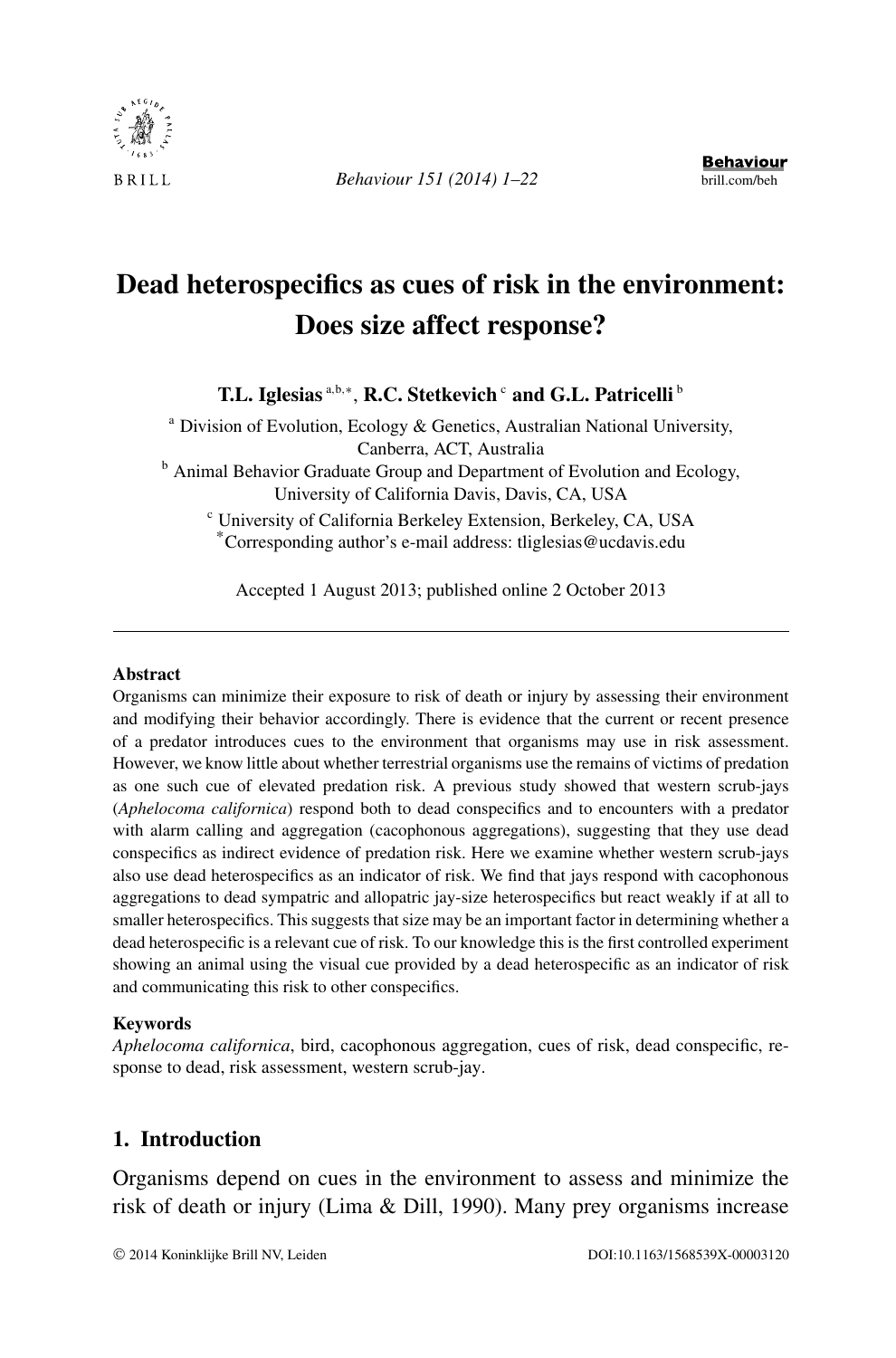vigilance or minimize the time spent in habitats with certain features because these features indicate a riskier environment (Laundre et al., 2001; Shrader et al., 2008). This 'landscape of fear' can change when new information is encountered, with previously safe locations considered less safe if predator cues are encountered there (Hernandez & Laundre, 2005; Shrader et al., 2008). Some of these cues include the current presence of a predator (Warkentin, 2005; Cooper Jr., 2008; Barrera et al., 2011; Manzur & Navarrete, 2011) or a predator holding prey (Barash, 1976; Kruuk, 1976), or direct evidence left by the recent presence of a predator, such as urine or feces (Apfelbach et al., 2005). Once predators are detected, many animals use specific vocalizations that communicate the type of risk or level of danger, which elicits an appropriate response in receivers (Seyfarth et al., 1980; Evans et al., 1993; Zuberbühler, 2000; Templeton et al., 2005; Griesser, 2008, 2009). However, there is less known about how terrestrial organisms respond to cues of conspecific and heterospecific victims of predation in the absence of a predator.

In addition to direct cues of predator presence, information about potential risk can come from trace evidence of the prey left behind after a predation event. Some predators do not swallow their prey whole, leaving behind feathers, fur, bones or various body parts of their prey where they were attacked or consumed. Therefore, encountering evidence of an attack or remnants of a predator's meal may influence an organism's landscape of fear by increasing the perception of risk in that area (Iglesias et al., 2012). Indeed, many aquatic organisms, some insects, and some post-metamorphic salamanders and anurans attend not just to chemical cues released by predators as indicators of risk (Kats & Dill, 1998), but also by conspecific and heterospecific victims of predation (Chivers et al., 1997, 1999; Chivers & Smith, 1998; Wisenden, 2000; Abbott, 2006; Verheggen et al., 2010), suggesting that cues from victims of predation are relevant indicators of risk in an area. In addition, some terrestrial animals, such as chimpanzees (*Pan troglodytes*) (Anderson et al., 2010) and elephants (*Loxodonta africana*) (McComb et al., 2006) touch and handle dead conspecifics, while crows (*Corvus brachyrhynchos*) (Marzluff & Angell, 2007), ravens (*Corvus corax*) (Heinrich, 1999) and magpies (*Pica pica*) (Miller & Brigham, 1988) respond by vocalizing and aggregating near the body. However, it is unknown whether these terrestrial species glean any information from carcasses or carcass remnants about potential risk and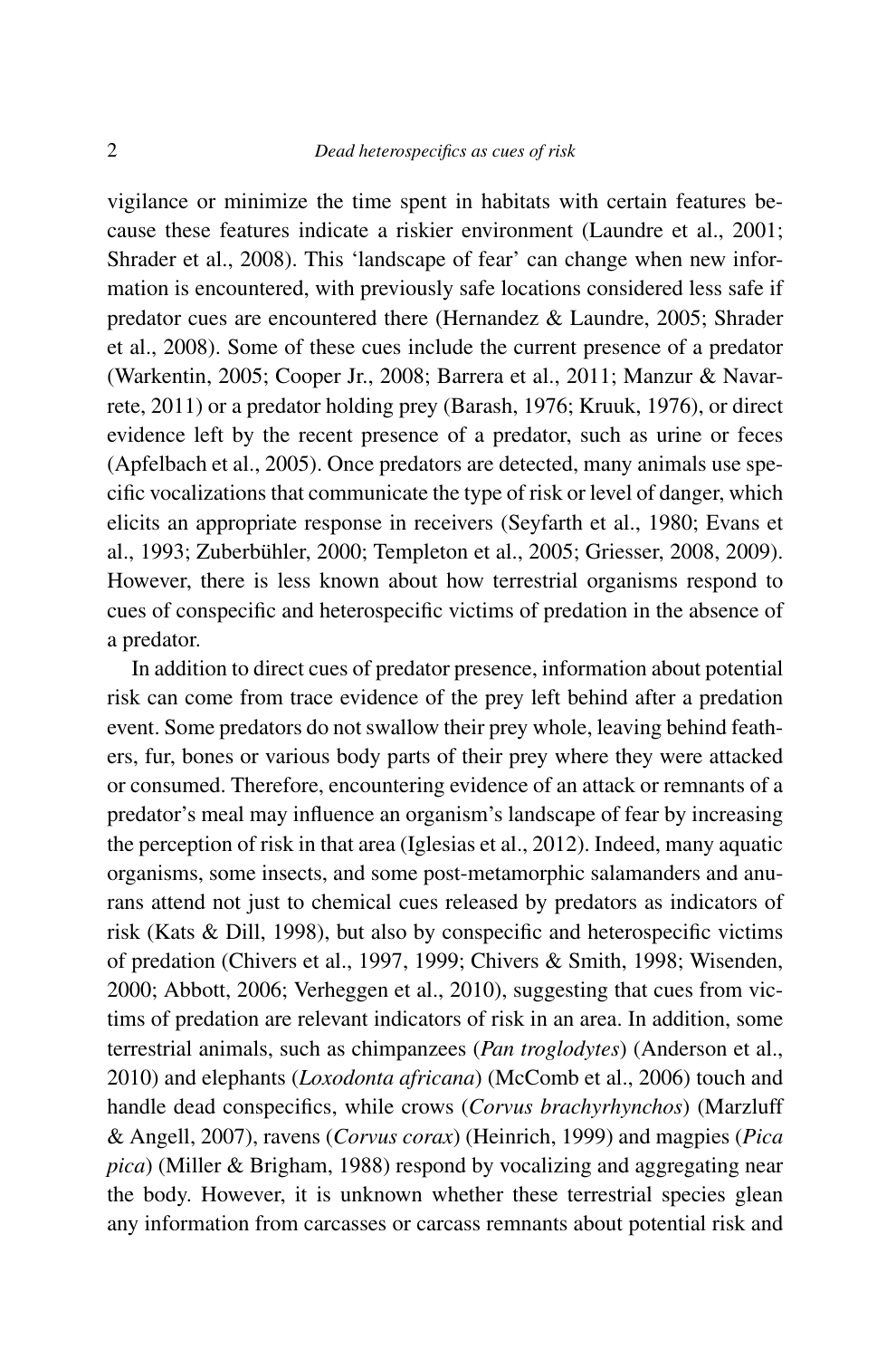modify their behavior to decrease exposure to such risk, or whether this behavior has a different social function. Further, it is not known whether any terrestrial species respond to carcasses or carcass remnants from heterospecific victims of predation.

We recently showed that western scrub-jays (*Aphelocoma californica*), a long-lived, nonmigratory bird that lives in territorial mated pairs, respond both to dead conspecifics and to predator encounters by alarm calling to incite aggregation; this suggests that jays use dead conspecifics as indirect evidence of predation risk (Iglesias et al., 2012). To examine this behavior, we presented three experimental treatments at feeders frequented by jays: a great-horned owl (*Bubo virginianus*) mounted in an upright position, a dead jay carcass with surrounding feathers to simulate a predator attack, and novel objects similar or different in color, and similar in size, to the dead jay (Iglesias et al., 2012). We found that scrub-jays that encounter a dead conspecific or an owl call loudly and attract other scrub-jays, whereas novel objects never elicited such a response. Most of the time (86%) these alarm calls attracted other jays to the area  $(4.23 \pm 0.30)$  jays attracted), which joined in the calling (termed a cacophonous aggregation, or CA); responses where alarm calls fail to attract others are termed a cacophonous reaction. In predator trials, aggregating jays often swooped at the predator model. We also found that jays reduced their feeding activity in the area during and after presentations of dead jays and owls, but not novel objects. Taken together, these results suggest that western scrub-jays use both dead conspecifics and predators as indicators of risk in an area, and that they respond by communicating that risk to conspecifics, likely to instigate mobbing of the predator, and subsequently by avoiding the area (Iglesias et al., 2012).

Here we expand upon these results by testing the hypothesis that jays also use dead heterospecifics as indicators of risk and that they similarly communicate this risk to other jays by alarm calling. To do so, we present jays at feeders with either dead conspecifics or dead heterospecifics, and we examine the occurrence of cacophonous reactions and aggregations, variation in vocalizations toward different stimuli, and subsequent risk-reducing changes in foraging behavior (i.e., avoidance of the feeders).

Not all dead heterospecifics may be equally informative as indicators of predation risk, so we also examined whether jay response varied with the characteristics of the heterospecific presented. Dead heterospecific birds similar in size to jays may be more informative, because many predators hunt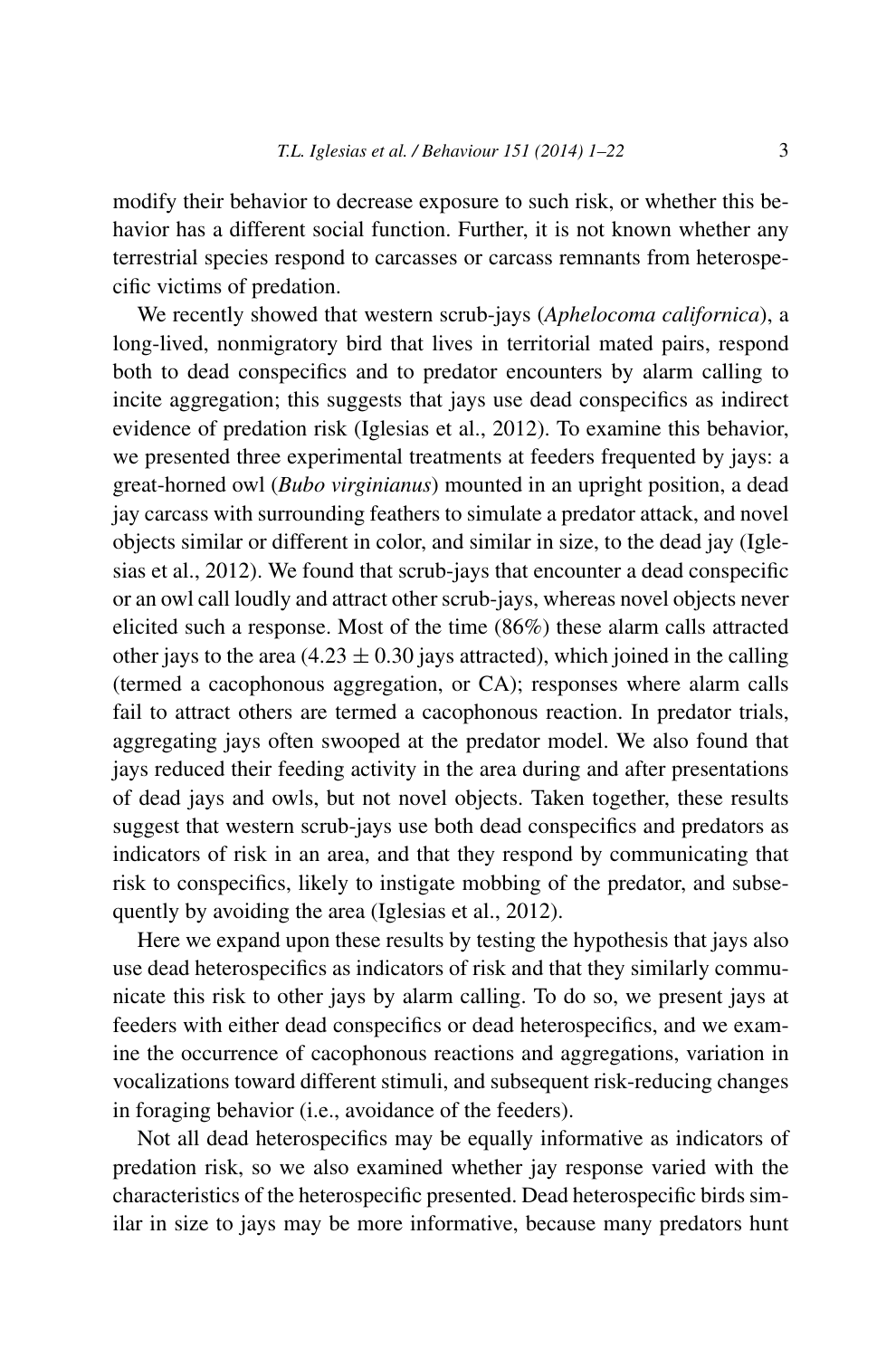prey within a restricted size range (Andersson & Norberg, 1981; Gotmark & Post, 1996; Bonnaud et al., 2011). Common predators of jays such as Cooper's hawks (*Accipiter cooperii*), great horned owls (*Bubo virginianus*), prairie falcons (*Falco mexicanus*), goshawks (*Accipiter gentilis*) and domestic cats (*Felis catus*) also target similarly-sized birds such as magpies (*Pica nuttalli* and *Pica pica*), pigeons (*Columba livia*), northern flickers (*Colaptes auratus*), American robins (*Turdus migratorius*) and mockingbirds (*Mimus polyglottos*) (Bielefeldt, 1998; Roth & Lima, 2003; Poole, 2007). Rather than using a size-based rule of thumb, jays may respond using a familiarity based rule, responding to any or only to dead heterospecifics that they have encountered in the same habitat (Ramakrishnan & Coss, 2000; Mirza & Chivers, 2003; Magrath et al., 2009; Magrath & Bennett, 2012). Alternatively, jays may respond differently to each species.

To test alternative hypotheses for the characteristics of dead heterospecifics that may influence jay response (size, sympatry and/or species identity) we presented scrub-jays with sympatric and allopatric jay-size heterospecific carcasses, and smaller, sympatric heterospecific carcasses to jays at feeders. For comparison, we also presented conspecific carcasses. For smaller heterospecifics, we use the house finch (*Carpodacus mexicanus*) and the lesser goldfinch (*Carduelis psaltria*), which are sympatric and locally abundant, and therefore likely familiar to jays. For similarly-sized heterospecifics, we use the rock pigeon (*Columba livia*) as a familiar species, since it is sympatric and abundant, and two similarly-sized allopatric species, which do not resemble any species sympatric with scrub-jays and are therefore considered unfamiliar species, the blue-tailed bee-eater (*Merops philippinus*), found in Africa, Southern Europe and Western Asia, and the black-naped fruit dove (*Ptilinopus melanospila*), found in Indonesia, Malaysia and the Philippines.

# **2. Materials and methods**

#### *2.1. Field sites and experimental design*

Methods for the experiment discussed in this paper are similar to those described in Iglesias et al. (2012) and therefore, are summarized here excluding only detailed justification and citations for the procedures. Residential back yards, located at least 400 m apart within Davis, CA, USA served as experimental sites. Every morning, assistants placed 15 peanuts in feeders (1 m tall wrought-iron plant holders with clear plastic plant saucers) and watched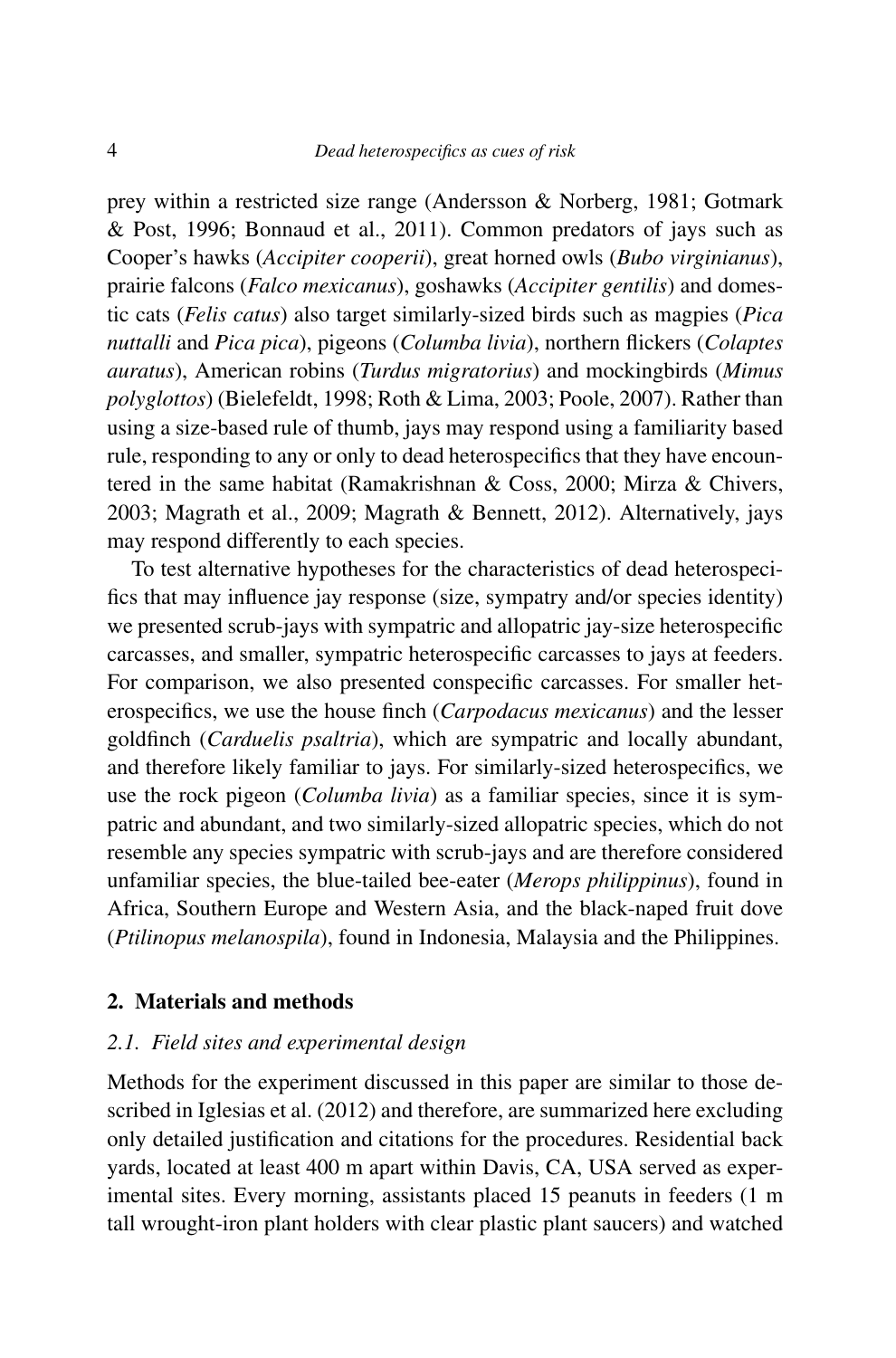for 30 min at a distance of  $\geq 5$  m. We began stimulus presentations when jays were predictably visiting the feeders at the time of refill, which took approximately two weeks on average. On experimental days, we placed about 25 peanuts in the feeder upon arrival; in all trials, jays took several of these peanuts as video and audio equipment was set up. While the jay was away caching peanuts, we placed the stimulus on the ground approximately one meter from the feeder. All stimuli were covered and carried to the feeder then left exposed on the ground. Human presence at the feeder is unlikely to have influenced jay behavior since there were no cases where jays returned to the area and called before the experimenter had returned to the observation location. After cacophonous aggregations (CAs) ended and jays were no longer in sight, stimuli were covered and removed. All bird carcasses were prepared as skins; skins were presented surrounded by feathers at feeders (creating a visual target approximately 60 cm in diameter) to simulate evidence of predation (Figure 1). We used species-specific feathers for all experimental stimuli, except for the two allopatric species, for which we used molted, green parrot feathers since species-specific feathers were unavailable. Carcasses were permit-salvaged (federal permit No. MB 117665-1, state permit No. SC-8508) and tested negative for West Nile virus. All procedures were approved by the University of California, Davis Institutional Animal Care and Use Committee (IACUC) under protocol No. 15379.

Between 3 November and 22 December 2008, 24 sites were each presented with a dead bird once. We presented the following: conspecifics (western scrub-jay: 4 different carcasses), two species that were sympatric but smaller than jays (house finch: 4 carcasses; lesser goldfinch: 4 carcasses), one species that is sympatric and similar in size to jays (rock pigeon: 3 carcasses) and two species that are allopatric and of similar size and do not resemble any co-occurring species (blue-tailed bee-eater: 1 carcass; blacknaped fruit-dove: 1 carcass). We presented western scrub-jays, rock pigeons and lesser goldfinches each at five sites ( $N = 15$  sites), the house finch at four sites  $(N = 4$  sites) and the allopatric species, Black-naped fruit dove, at two sites and the Blue-tailed bee-eater at three sites  $(N = 5$  sites).

### *2.2. Data collection and measurements*

All experimental trials were video recorded (JVC Everio and Sony HC-1) and audio recorded (Marantz PMD670, at 44.1 kHz, 16 bit) from the time of presentation until no jays were in sight or heard calling. Audio and video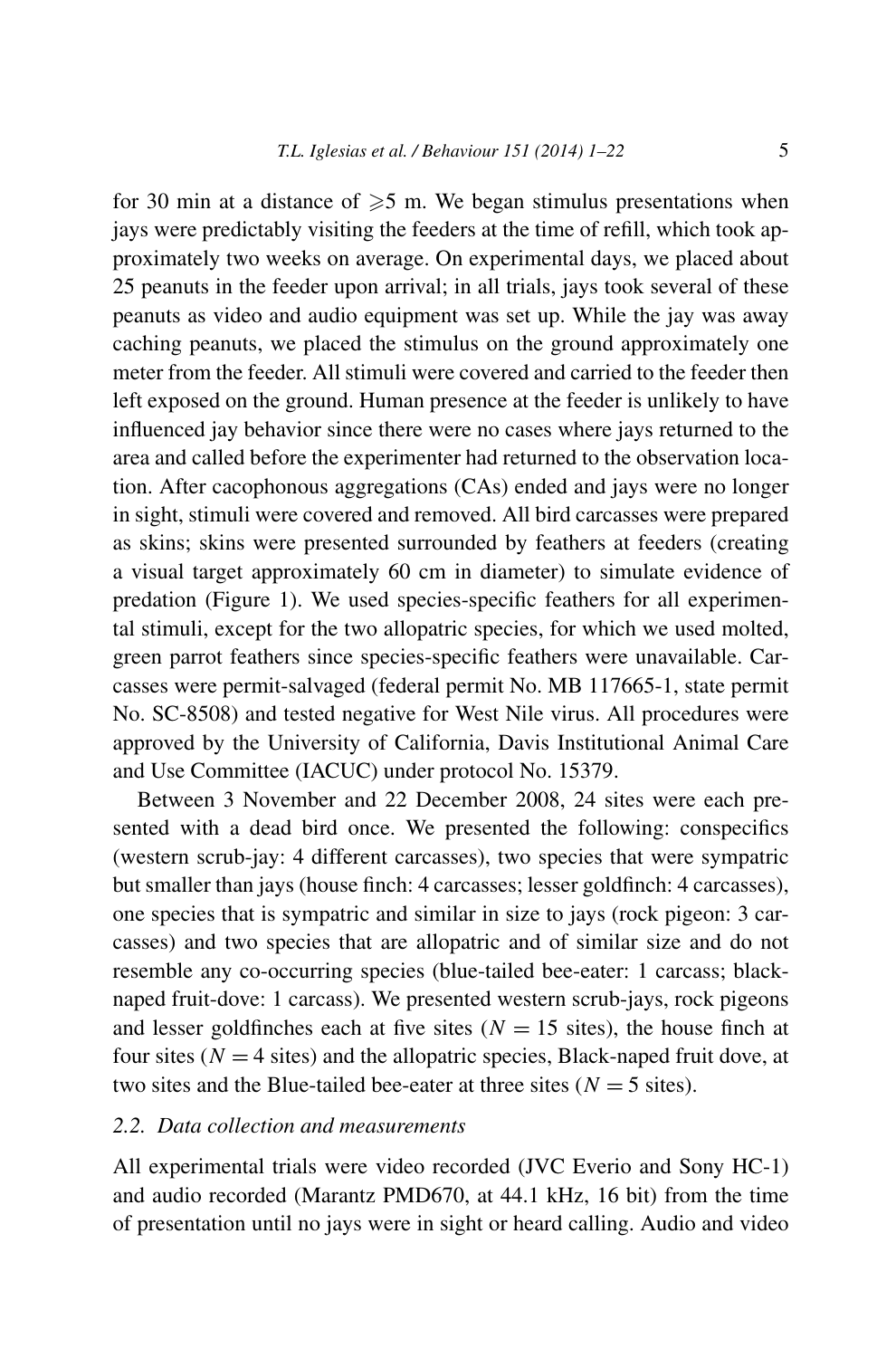

**Figure 1.** Carcasses used as stimuli surrounded by feathers presented on the ground near the feeder. (a) Western scrub-jay, (b) rock pigeon, (c) black-naped fruit dove, (d) blue-tailed bee-eater, (e) lesser goldfinch and (f) house finch. This figure is published in colour in the online edition of this journal, which can be accessed via http://booksandjournals.brillonline. com/content/1568539x.

were scored by TLI and assistants. The number of peanuts taken during presentations was scored from video. Audio was used to determine CA duration, which includes the time from the first call to the last call before all jays are silent. Field observations were used to determine the number of jays present. Birds were not individually marked; instead, we used the maximum num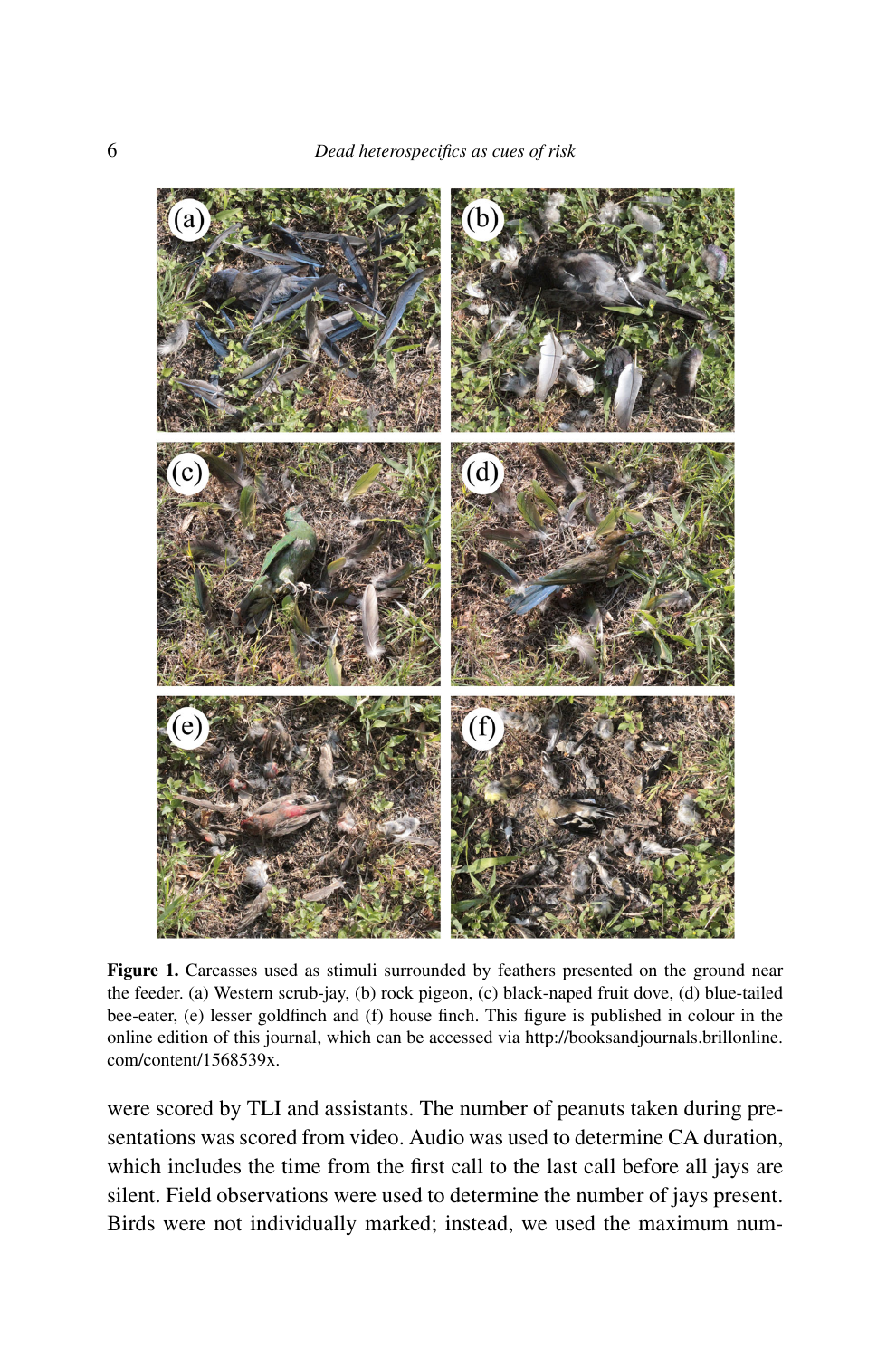ber of birds visually detected simultaneously in the yard for analyses; since territories are smaller than the minimum distance between experimental locations, it is unlikely that any birds were tested in multiple trials (Carmen, 2004; Iglesias et al., 2012).

Raven Pro 1.3 (available online at http://www.birds.cornell.edu/raven) was used to visualize the recorded calls as spectrograms (user-specified program settings: DFT size 512, overlap 0.5, HANN window) in order to count them, categorize them to type and measure call characteristics. The calls performed and measured are most similar to the long-range vocalizations termed 'zeep', 'scold' and 'zeepscold' described by Webber (1984). Scolds and zeepscolds tend to be used in close-range mobbing of predators while zeeps are used in a variety of contexts including mobbing predators, long-distance contact calling, and inter-pair interactions according to Webber (1984). For all elicited vocalizations of all three call types (zeep, scold and zeepscold) not obscured by other sounds or concurrent calls, we measured the following nine variables: maximum frequency, center frequency, 1st quartile frequency, 3rd quartile frequency, maximum time, center time, 1st quartile time, 3rd quartile time, and duration. The first four measurements are frequency characteristics of the calls. Maximum frequency is the frequency at which maximum power (dB) occurs, center frequency is the frequency that divides the call into two frequency intervals of equal energy, and 1st quartile and 3rd quartile frequency are the frequencies that divide the call into two frequency intervals containing 25% and 75% and 75% and 25% of the energy in the selection, respectively. The next four measures indicate the time when the above four frequency measures occurred in the call. The final measure is a measure of each call's duration in seconds.

#### *2.3. Statistical analyses*

All data were analyzed with R statistical software (version 2.13.2, available online at http://www.R-project.org) using linear mixed-effect regression (lmer) modeling with the lme4 package, and generalized linear models (glm) using AICc for all model comparisons (Johnson & Omland, 2004; Anderson, 2008). Principal components analysis was performed using the prcomp function in R. All models, except those evaluating measurements of call characteristics (analyzed with glm), contained site of presentation as a random intercept. Site was used as a predictor variable in model sets evaluating call measurements to test whether variation in call characteristics can be bet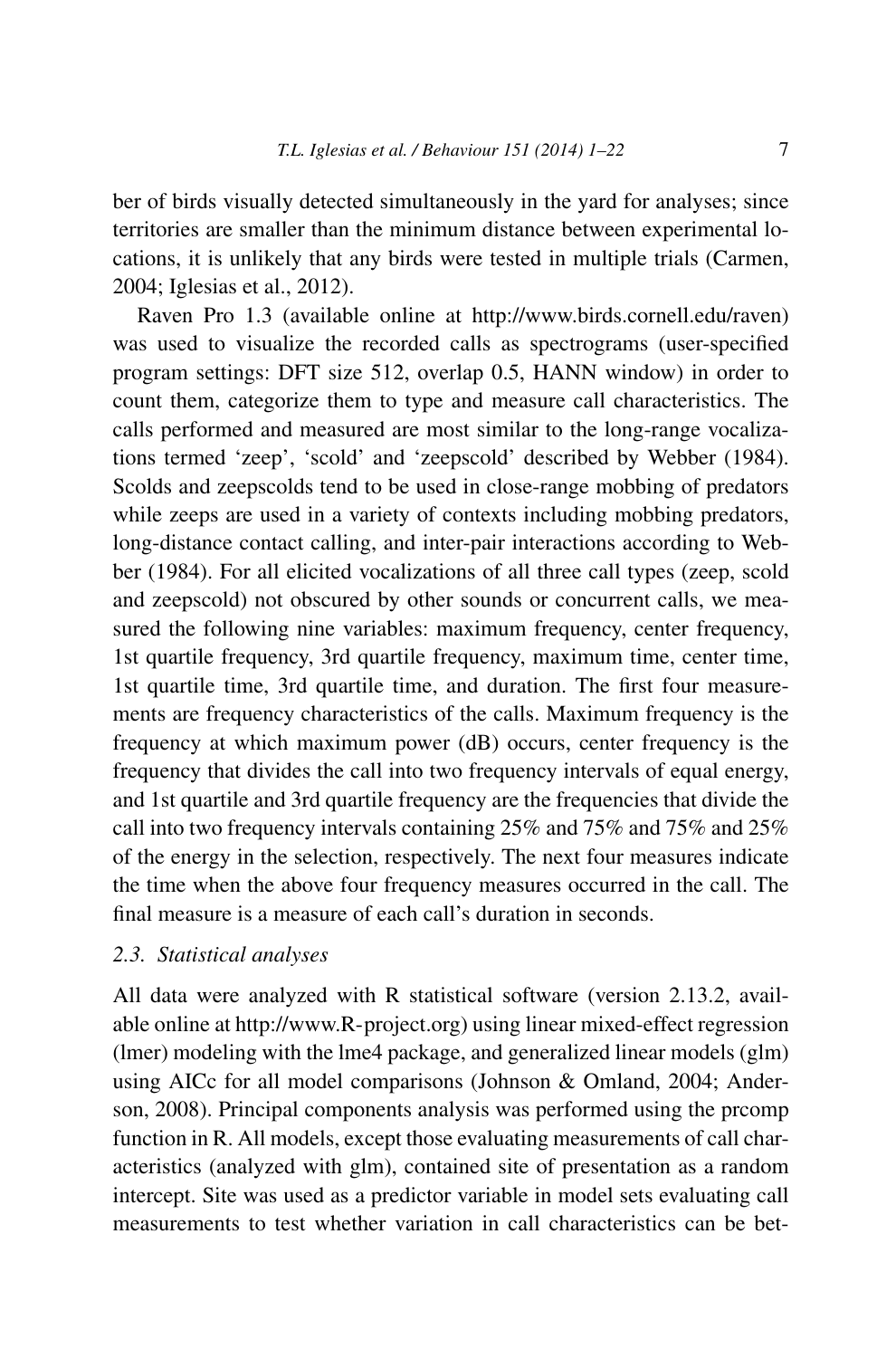ter explained based on individual differences in sound characteristics (since there are different individuals at each site) rather than stimuli presented. Bootstrapping was performed in R to generate all 95% confidence intervals. Code is available from TLI upon request.

To examine what makes an effective elicitor of CAs, we used modelselection to test six non-mutually exclusive hypotheses. Models (hypotheses) were built using different combinations of four variables: conspecific vs. heterospecific, allopatric vs. sympatric, species identity, and size. The model with the most support, from within the set of all models compared, is the one that best explains variation in jay behavioral and vocal response to experimental presentations of bird carcasses. The models/hypotheses are as follows: (1) response varies based on whether the carcass is that of a conspecific or a heterospecific; this hypothesis would be supported by the model that includes heterospecific-conspecific (denoted by the variable 'hetero'); (2) jays respond based on familiarity of the species; this hypothesis would be supported by the model that includes sympatry-allopatry as a predictor variable (denoted by the variable 'sympatric'); (3) jay response depends on the size of the bird; this hypothesis would be supported by the model that includes size (denoted by the variable 'size'); (4) jay response depends on the size of the carcass and whether it is a heterospecific or a conspecific; this hypothesis would be supported by the model that includes the variables 'size' and 'hetero'; (5) jay responses differ according to the species of the carcass; this hypothesis would be supported by the model that includes species identity as a predictor variable (denoted by the variable 'species'); and (6) jays respond to all species equally; this hypothesis would be supported by the intercept-only model. We used lmer, with 'site' as the random intercept, to compare these hypotheses using the following response variables: (i) total number of calls produced in response to seeing a dead bird; (ii) the occurrence of a CA; and (iii) number of nuts taken during a presentation once the dead bird was detected.

Two additional explanatory variables were used to analyze vocalizations given in response to bird carcasses: site and whether CAs occurred. Therefore, two more hypotheses were added to the set of six described above (8 in total) to analyze vocalizations given in response to bird carcasses. Continuing from the numbering scheme above, additional hypotheses included: (7) vocalization characteristics differ between sites, or individual bird vocal characteristics at that site; this hypothesis would be supported by the model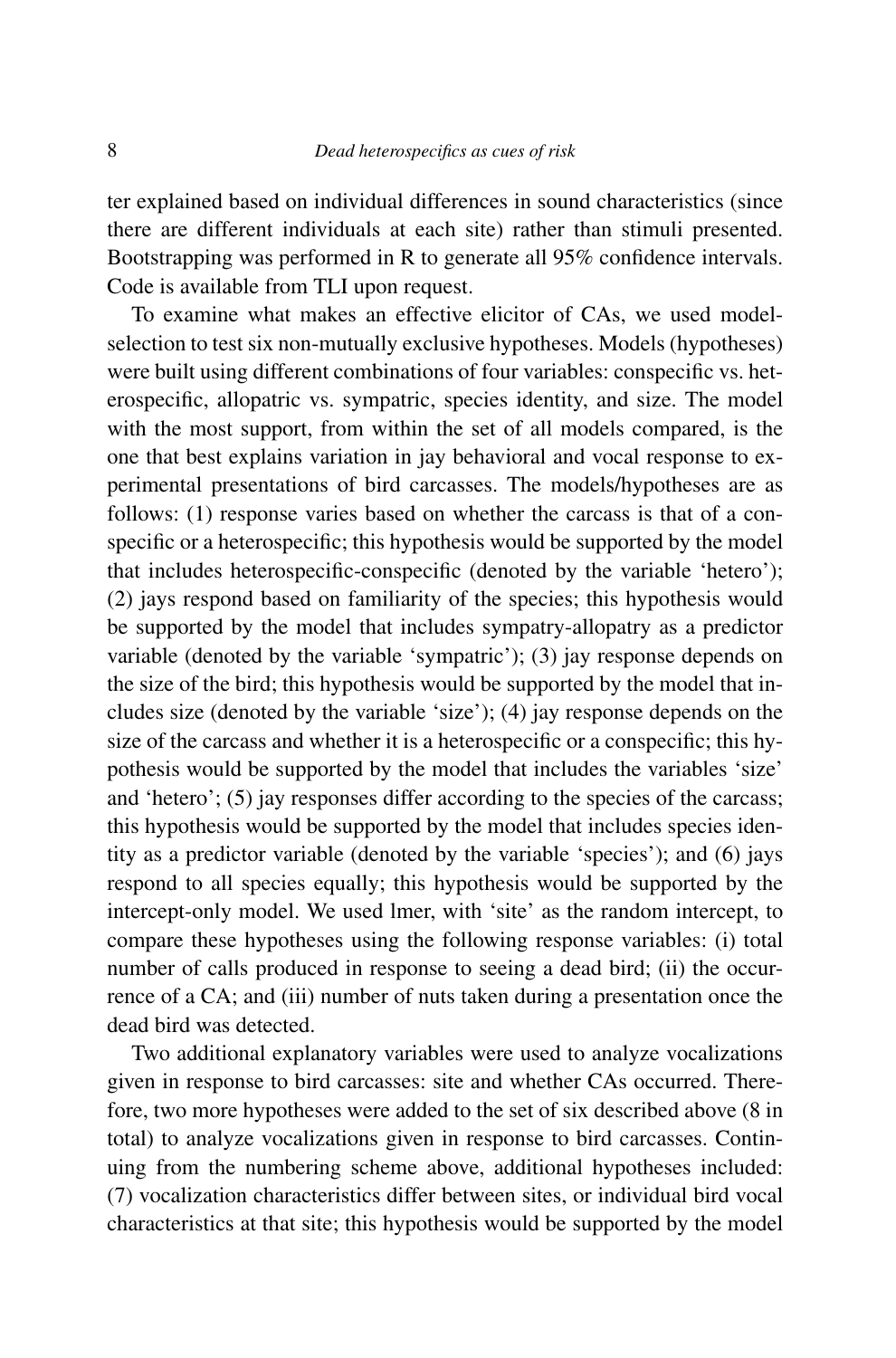that includes site identity as a predictor variable (denoted by the predictor variable 'site'); and (8) vocal characteristics differ based on whether calls were effective or not at attracting conspecifics and resulting in a CA; this hypothesis would be supported by the model that includes the occurrence of CA as a predictor variable (denoted by the predictor variable 'CA').

We compared these eight hypotheses in two separate analyses. In one analysis we examined spectral and temporal characteristics for each of the three call types. In the other analysis we examined the rate of call production using only the first bird to call. In the first analysis, the response variables were principal components derived from nine call measures (described above) for each of the three different call types (zeep, zeepscold and scold). We used the prcomp function in R to extract principal components and performed an additional varimax rotation using the varimax function in R. The Kaiser criterion was used to determine how many components to retain for analysis; we retained the first two principal components for each call type and each component was treated as a separate response variable. Calls for allopatric species were pooled, as there were no models supporting a difference in call characteristics between them. For all three types of calls, center frequency, center time and maximum frequency were ln transformed to normality. Additional measurements were ln transformed in some call types but not others (see Table 2).

In the second analysis of vocalizations, we determined the rate of vocalizing by taking the first 5–10 calls performed by the first scrub-jay to encounter the stimulus and dividing the number of calls by the number of seconds spent calling. We used glm in R to compare the eight hypotheses listed above.

After determining which carcasses were effective at eliciting a CA, we examined these CAs to determine whether the response differed based on the remaining categories of effective stimuli. Small heterospecifics were not effective elicitors; therefore, size was not included as a predictor variable in any model sets evaluating response variables when CAs occurred. We used lmer and set 'site' as a random factor. The hypotheses compared included: CAs differ based on (1) the eliciting species' identity; (2) whether it was a conspecific vs. heterospecific; (3) whether allopatric vs. sympatric and (4) intercept-only. The response variables evaluated included: (i) number of birds that aggregated; (ii) duration of calling; (iii) the number of zeeps; (iv) number of scolds; and (v) number of zeepscolds performed by all birds present. All means are presented ±SE.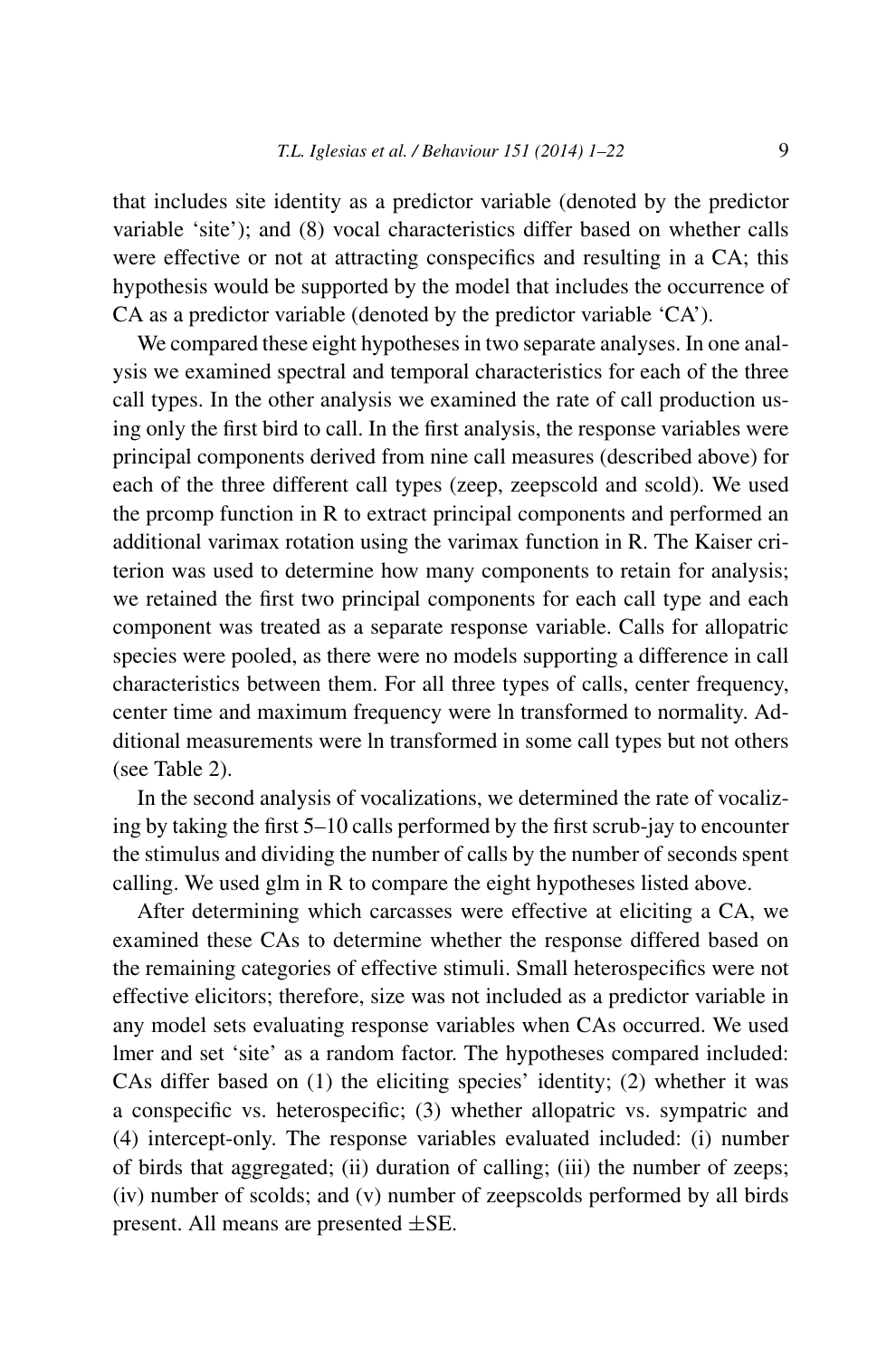# **3. Results**

We found that cacophonous reactions and aggregations were elicited by dead heterospecifics as well as conspecifics. Cacophonous reactions, where calls are emitted by the first jay that encounters the stimulus, occurred at all presentations of dead jay ( $N = 5$ ), pigeon ( $N = 5$ ) and both allopatric species (bee-eater and fruit dove,  $N = 5$ ) and in three out of five goldfinch and three out of four house finch presentations (Figure 2a). In all presentations of dead jay, these cacophonous reactions became aggregations (CAs) as additional jays arrived and began calling. The pigeon and both allopatric species elicited CAs in 4 out of 5 presentations; goldfinches elicited CAs in one site of five and house finches elicited no CAs (Figure 2b).

We used the model-selection approach to determine how the occurrence of CAs varied with the type of stimulus. We found that the model including size as a predictor (conspecifics and jay-size heterospecifics vs. smaller-than-



**Figure 2.** Behavioral responses to dead conspecifics, dead jay-sized heterospecifics and dead heterospecifics smaller than a jay. (a and b) The occurrence of cacophonous reactions and cacophonous aggregations (CAs) in response to presentations of dead birds. (c and d) The number of calls elicited and effect on peanut take during presentations of dead birds. All data shown as three categories of elicitors for comparative purposes. Note that separation into these categories does not necessarily indicate where differences occur statistically.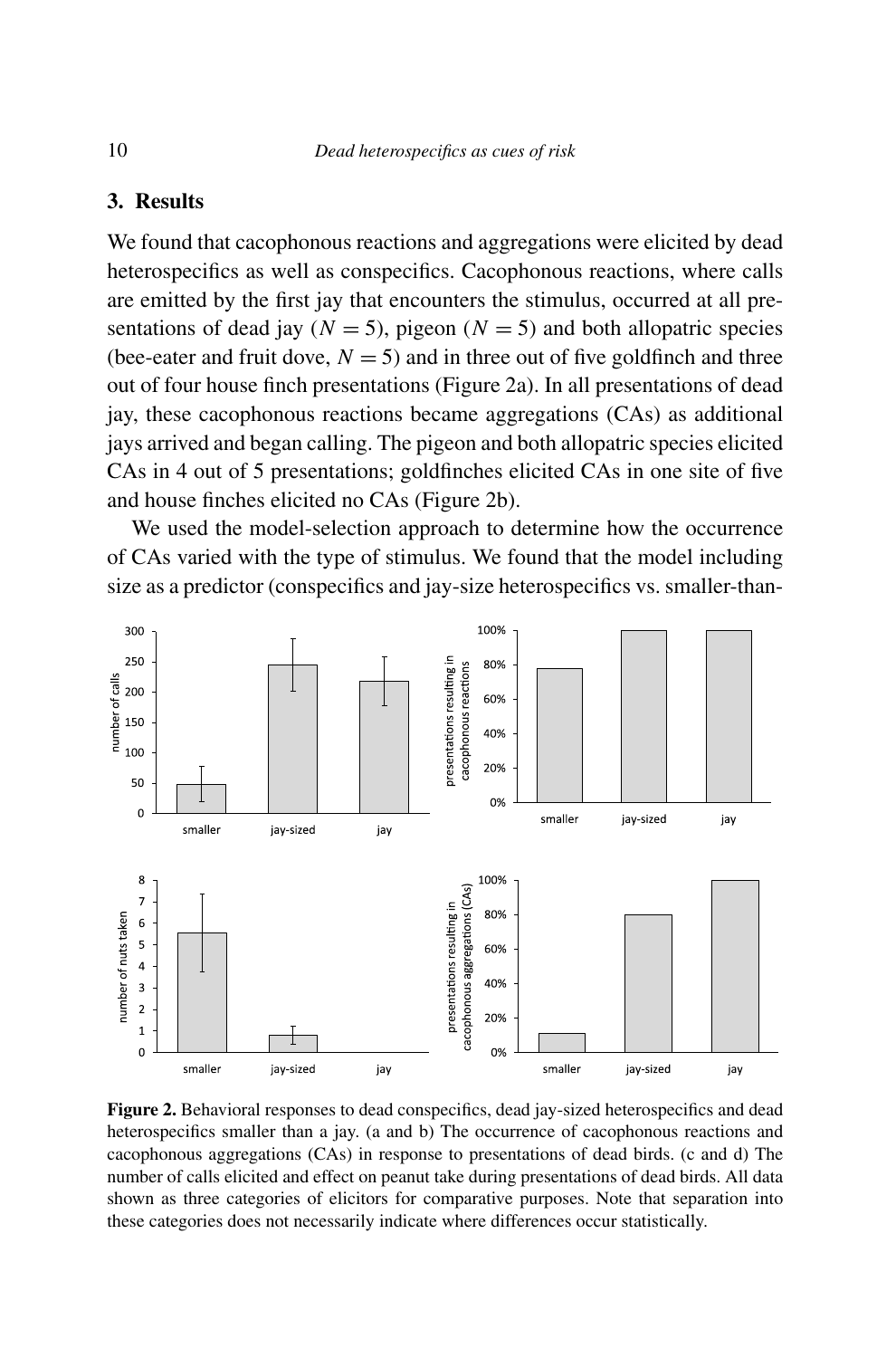jay heterospecifics) received the strongest support (Table 1, set 1). Similarly, we used the model-selection approach to determine how the total number of calls produced in response to all presentations varied with the type of stimulus. Again, the model including size received the strongest support (Table 1, set 2). Dead conspecifics elicited  $218 \pm 40$  calls and, similarly, jay-size heterospecifics elicited on average  $244 \pm 43.1$  calls, whereas small heterospecifics elicited  $48 \pm 29$  calls (Figure 2c).

We examined spectral and temporal features of the vocalizations produced in response to all experimental presentations, including calls from CAs and cacophonous reactions when no other jays were attracted. We used measurements for each type of call to derive two principal components, which were used as response variables in models; the first principal component for each of the three types of calls was composed of the temporal features measured, while the second was composed of the spectral measurements (Table 2). We did not find support that vocalization characteristics differed based on stimulus size, species identity, whether conspecific or heterospecific, sympatric or allopatric, or whether conspecifics were attracted (CA occurred); rather, we found that site was the best predictor for all three types of calls (Table 1, sets  $3-8$ ).

We examined the rate at which the first jay emitted the first 5–10 calls in response to presentations by dividing the number of calls by the elapsed number of seconds. We included calls from cacophonous reactions as well as CAs. We found no support that rate differed based on any predictor variables we considered, resulting in the null model (intercept-only) being the best supported model (Table 1, set 9).

Finally, we looked at whether the number of calls performed by the first jay to encounter the stimulus was related to whether or not cacophonous reactions escalated into CAs. When CAs occurred, the variation in the number of calls emitted before a second jay arrived ranged from 2 to 119 calls (34  $\pm$ ) 9.9). However, we used model selection to test the hypothesis that fewer calls are performed during cacophonous reactions against the null, or interceptonly, hypothesis of no difference. We found that the intercept-only model was best supported (Table 1, set 10), i.e. the number of calls performed by the first bird did not correlate with whether the response was a cacophonous reaction or a CA.

In order to examine whether there is specificity to the CA response, we compared CAs that occurred in response to conspecifics, pigeons and al-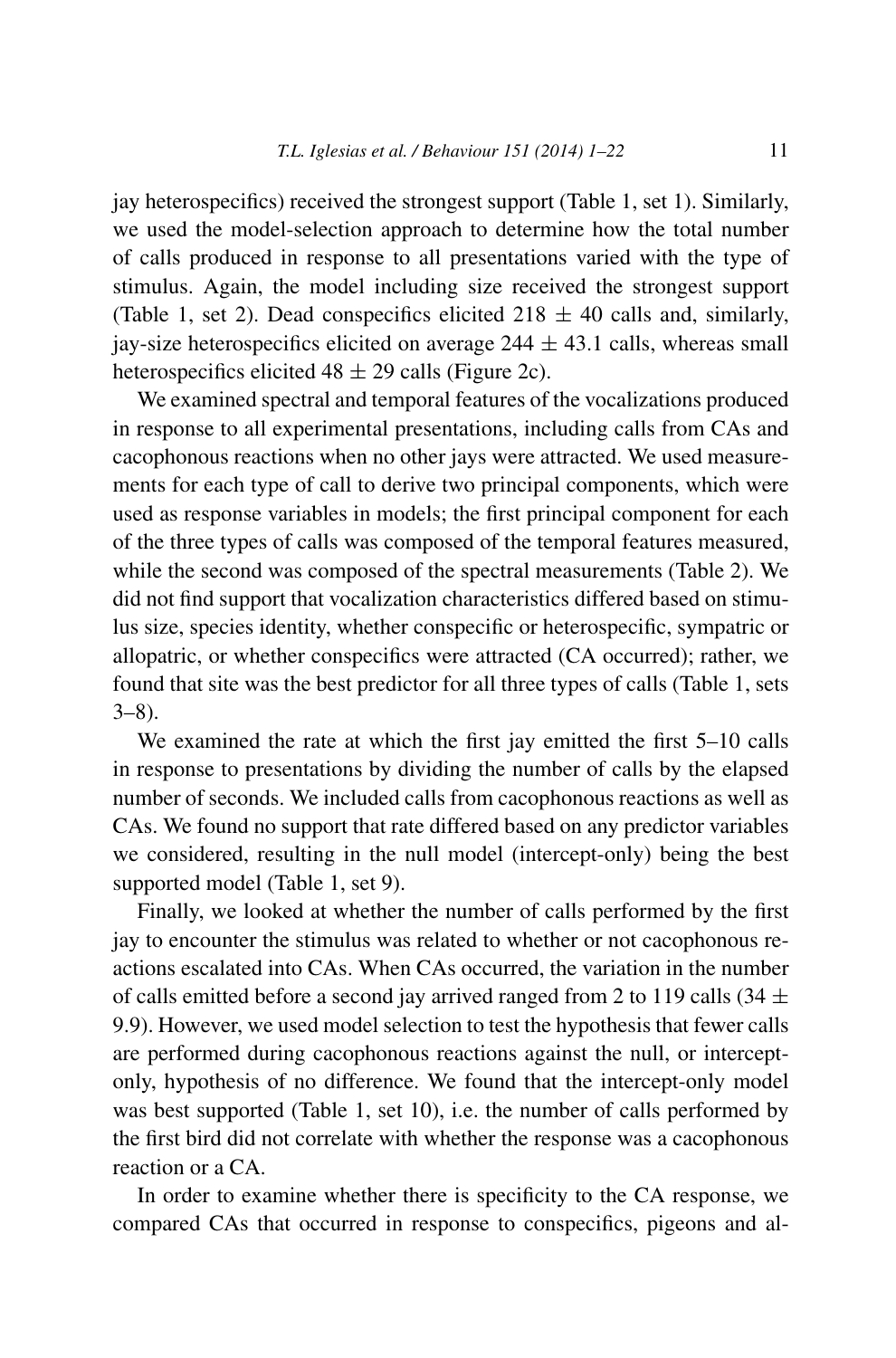| Table 1        | AICc results showing models describing behavioral response to all species presentations (sets 1, 2 and 16), characteristics of all calls emitted to<br>dead birds (sets 3–10) and characteristics of cacophonous aggregations (CAs) (sets $11-15$ ). |                           |   |                                                 |                |                      |                    |
|----------------|------------------------------------------------------------------------------------------------------------------------------------------------------------------------------------------------------------------------------------------------------|---------------------------|---|-------------------------------------------------|----------------|----------------------|--------------------|
| Set            | Response variable                                                                                                                                                                                                                                    | Predictor variable        | đ | <b>AAICc</b>                                    | AICc weight    | Coefficient estimate | Coefficient 95% CI |
|                | Occurrence of CA                                                                                                                                                                                                                                     | Size (smaller)            |   |                                                 | 0.99           | $-24.97$             | $[-51.13, -24.61]$ |
| 2              | Number of calls                                                                                                                                                                                                                                      | Size (smaller)<br>Species |   |                                                 | 0.98<br>0.01   | $-2.78$              | $[-3.95, -1.74]$   |
|                |                                                                                                                                                                                                                                                      | Species                   |   | 7.9                                             | 0.02           |                      |                    |
| 3              | Zeep prin.comp1 (freq)                                                                                                                                                                                                                               | Site                      |   | $\overline{0}$                                  | $\overline{a}$ |                      |                    |
|                |                                                                                                                                                                                                                                                      | Species                   |   | 493.9                                           | 0.001          |                      |                    |
| 4              | Zeep prin.comp2 (time)                                                                                                                                                                                                                               | Site                      |   |                                                 | $\overline{a}$ |                      |                    |
|                |                                                                                                                                                                                                                                                      | Species                   |   |                                                 | 0.001          |                      |                    |
| 5              | Scold prin.comp1 (time)                                                                                                                                                                                                                              | Site                      |   |                                                 | $\overline{a}$ |                      |                    |
|                |                                                                                                                                                                                                                                                      | Species                   |   |                                                 | 0.001          |                      |                    |
| $\circ$        | Scold prin.comp2 (freq)                                                                                                                                                                                                                              | Site                      |   | $0.0$ $0.0$ $0.0$ $0.0$ $0.0$ $0.0$ $0.0$ $0.0$ | $\overline{a}$ |                      |                    |
|                |                                                                                                                                                                                                                                                      | Species                   |   |                                                 | 0.001          |                      |                    |
| $\overline{ }$ | Zeepscold prin.comp1 (freq)                                                                                                                                                                                                                          | Site                      |   |                                                 | $\overline{a}$ |                      |                    |
|                |                                                                                                                                                                                                                                                      | Species                   |   | 726.9                                           | 0.001          |                      |                    |
| $\infty$       | Zeepscold prin.comp2 (time)                                                                                                                                                                                                                          | Site                      |   | 0.0                                             | $\overline{a}$ |                      |                    |
|                |                                                                                                                                                                                                                                                      |                           |   | 309.3                                           | 0.001          |                      |                    |
| 9              | Call rate                                                                                                                                                                                                                                            | Intercept only            |   | 0.0                                             | 0.42           |                      |                    |
|                |                                                                                                                                                                                                                                                      | Ś                         |   |                                                 | 0.17           |                      |                    |

staristics of all calls amitted to nes (21 ben 0 ,  $\ddot{\phantom{0}}$  $\ddot{\cdot}$ Ę comining hobornousl modole do Table 1.<br>AIC results showing

12 *Dead heterospecifics as cues of risk*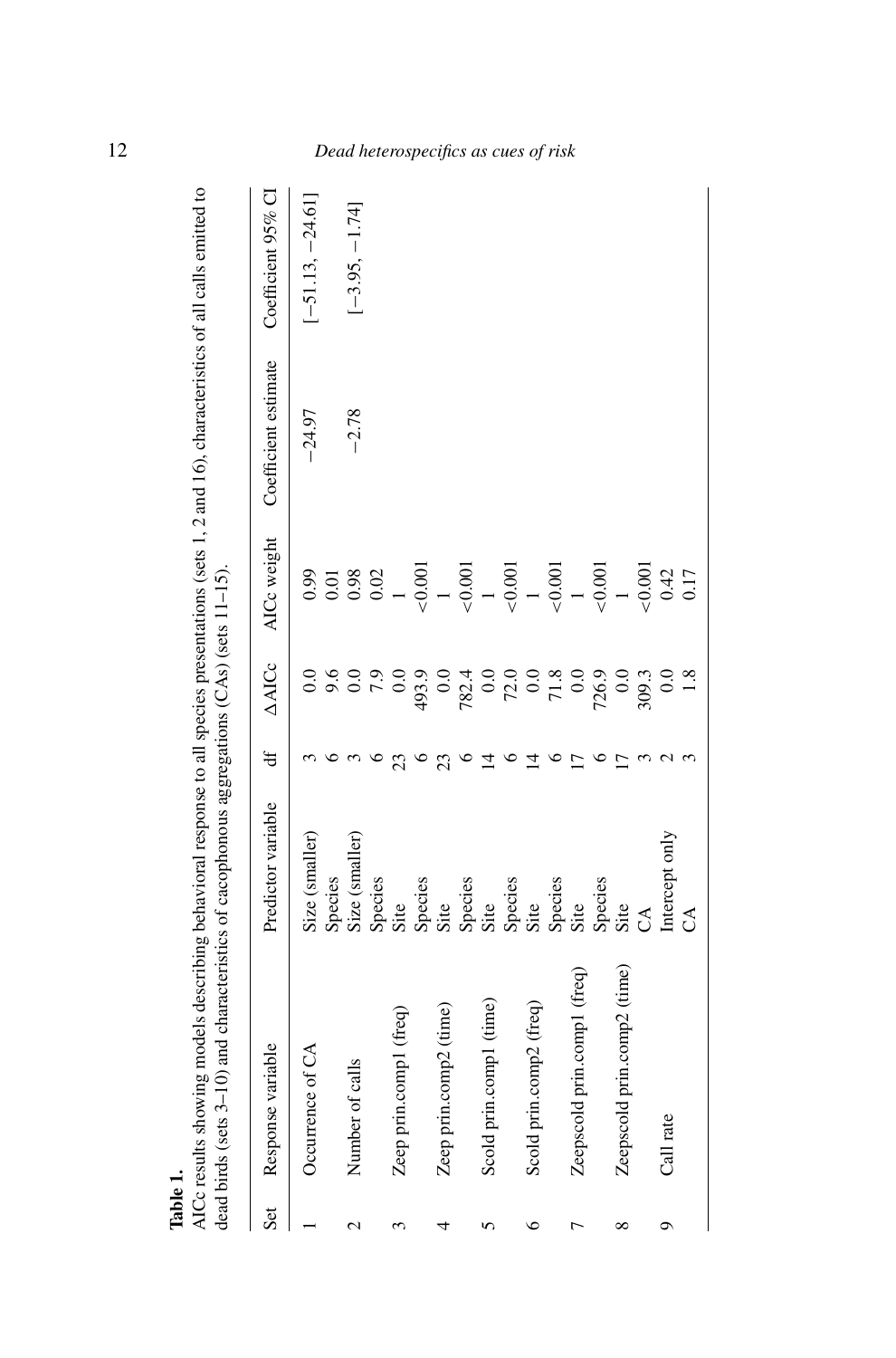|                 | Set Response variable                  |                                |                  |      | Predictor variable df AAICc AICc weight Coefficient estimate Coefficient 95% CI |               |
|-----------------|----------------------------------------|--------------------------------|------------------|------|---------------------------------------------------------------------------------|---------------|
| $\overline{a}$  | Number of calls by first jay           | Intercept only                 |                  | ).73 |                                                                                 |               |
|                 |                                        | ්                              |                  | 0.27 |                                                                                 |               |
| ゠               | Number of jays at CA                   | Intercept only                 |                  | .59  |                                                                                 |               |
|                 |                                        | Hetero                         |                  | 0.24 |                                                                                 |               |
| $\overline{C}$  | Duration of CA                         | Intercept only                 |                  | 0.52 |                                                                                 |               |
|                 |                                        | Hetero                         |                  | 0.30 |                                                                                 |               |
| $\overline{13}$ | Number zeeps                           | Intercept only                 | ္လ               | 0.68 |                                                                                 |               |
|                 |                                        | Sympatric                      | 77               | 7.17 |                                                                                 |               |
| $\overline{4}$  | Number scolds                          | Intercept only                 | $\overline{0}$ . | 0.72 |                                                                                 |               |
|                 |                                        | Hetero                         | 3.4              | 0.13 |                                                                                 |               |
| $\overline{5}$  | Number zeepscolds                      | Intercept only                 | $\overline{0}$ . | 0.65 |                                                                                 |               |
|                 |                                        | Sympatric                      | 2.5              | 0.18 |                                                                                 |               |
| $\overline{6}$  | Number of nuts taken                   | Hetero                         | $\overline{0}$ . | 0.66 | 17.07                                                                           | [0, 18.90]    |
|                 |                                        | Size (smaller)                 |                  |      | 2.01                                                                            | [1.79, 20.58] |
|                 |                                        | Size (smaller)                 | $\frac{8}{1}$    | 0.27 |                                                                                 |               |
|                 | $\ddot{\cdot}$<br>$\ddot{\phantom{a}}$ | はく こうしく ニュー・・・・ こうこう こくらい こうしゃ |                  |      |                                                                                 |               |

Only the top two models are shown and coefficient estimates  $\pm 95\%$  CI are shown for the best model when it contains an experimental is the difference in AICc score between the best model (listed first in each set) and the next competing model. Coefficient estimates in the table indicate the positive (increase in response variable) or negative (decrease in response variable) impact of predictor variables. Predictor variables are followed by a descriptor in parentheses (e.g., size (smaller)) to indicate the direction of impact is from the perspective of that categorical predictor variable (e.g., size (size of species), species (specific species), hetero (heterospecific vs. conspecific)), except in the case of site (each  $\pm$ 95% CI are shown for the best model when it contains an experimental predictor variable (e.g., size (size of species), species (specific species), hetero (heterospecific vs. conspecific)), except in the case of site (each *-*AICc is the difference in AICc score between the best model (listed first in each set) and the next competing model. Coefficient estimates in the table indicate the positive (increase in response variable) or negative (decrease in response variable) impact of predictor variables. Predictor variables are followed by a descriptor in parentheses (e.g., size (smaller)) to indicate the direction of impact is from the perspective of that categorical = 1).  $=$  24). The level of support for a model is indicated by a higher AICc weight (max Only the top two models are shown and coefficient estimates =*N* site would have a coefficient estimate, and subset.

(Continued.) (Continued.) **Table 1.**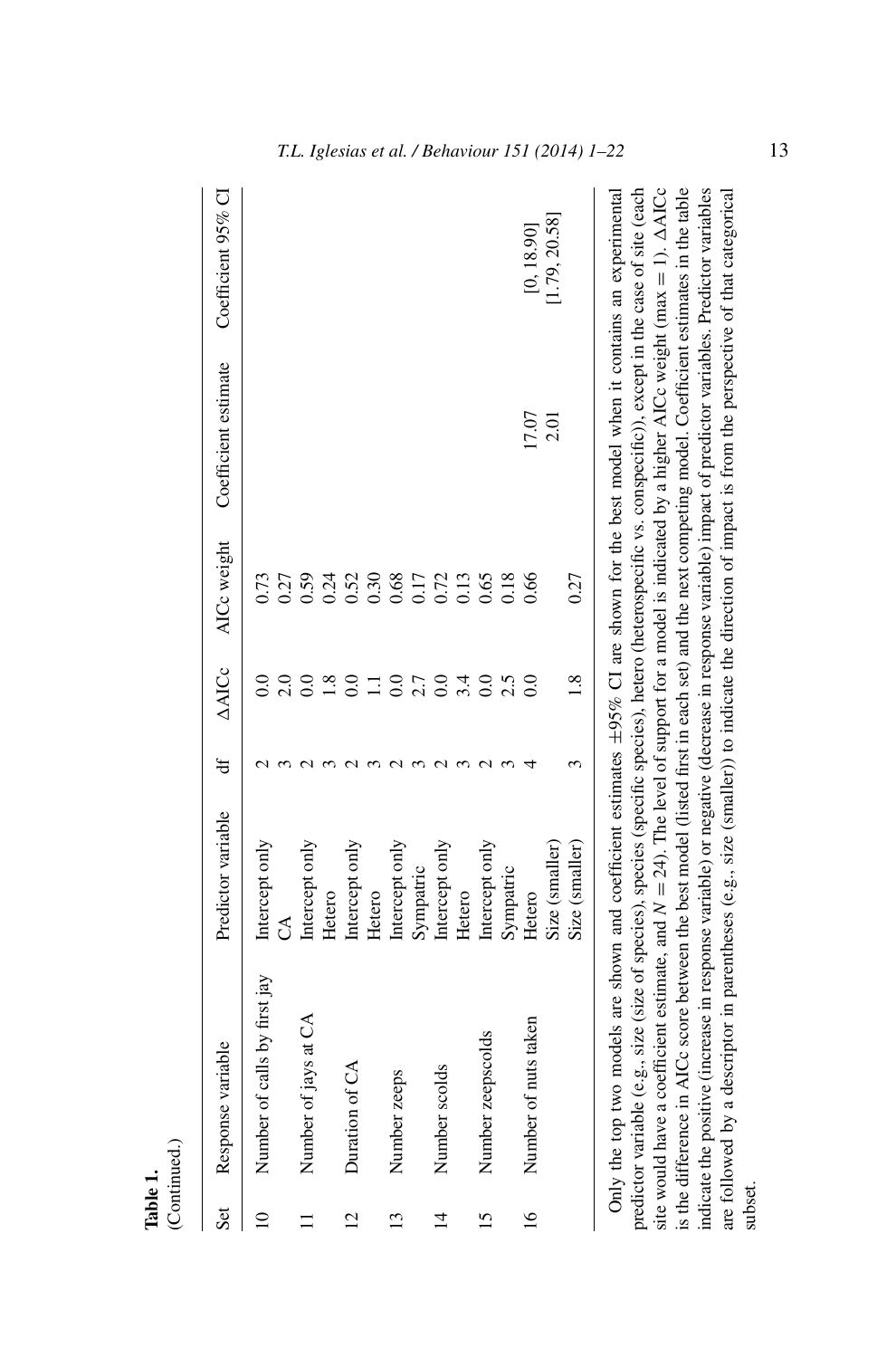#### **Table 2.**

Principal component loadings for all measures for three types of calls: zeep, scold and zeepscold.

| Measure                |    | Zeep    |          |    | Scold   |          |    | Zeepscold       |         |
|------------------------|----|---------|----------|----|---------|----------|----|-----------------|---------|
|                        | 1n | PC1     | PC2      | ln | PC1     | PC2      | ln | PC <sub>1</sub> | PC2     |
| 1st quartile time      | X  | 0.01    | $-0.37$  |    | 0.38    | 0.004    |    | 0.09            | $-0.35$ |
| 3rd quartile time      |    | $-0.01$ | $-0.50$  |    | 0.49    | 0.005    |    | $-0.01$         | $-0.48$ |
| Center time            | X  | $-0.03$ | $-0.54$  | X  | 0.52    | $-0.002$ | X  | $-0.004$        | $-0.55$ |
| Maximum time           |    | 0.06    | $-0.43$  | X  | 0.33    | 0.02     | X  | 0.09            | $-0.39$ |
| Duration               | X  | $-0.01$ | $-0.36$  |    | 0.47    | $-0.01$  | X  | $-0.18$         | $-0.43$ |
| 1st quartile frequency | X  | 0.51    | 0.02     | X  | $-0.02$ | $-0.52$  |    | $-0.50$         | 0.06    |
| 3rd quartile frequency | X  | 0.48    | $-0.003$ |    | 0.05    | $-0.45$  |    | $-0.47$         | $-0.03$ |
| Center frequency       | X  | 0.53    | 0.001    | X  | 0.03    | $-0.54$  | X  | $-0.55$         | $-0.02$ |
| Maximum frequency      | X  | 0.48    | $-0.001$ | X  | $-0.05$ | $-0.48$  | X  | $-0.42$         | 0.03    |

The x in the ln columns indicate that measures were ln-transformed for that call type before PCA was performed. For zeep and zeepscold call types, frequency measures load onto PC1 and temporal measures load onto PC2. For scold call types, temporal measures load onto PC1 and frequency measures load onto PC2.

lopatric species since these groups elicited several CAs (only one CA occurred in response to small heterospecifics). We found no support that the number of jays attracted to calls (Table 1, set 11) or the duration of CAs (Table 1, set 12) differed based on species identity, whether it was sympatric or allopatric, or whether it was heterospecific or conspecific. We also examined the number of zeep, scold and zeepscold calls performed by all birds aggregated to determine if different stimuli affected how these calls were used. We found that no type of call was used disproportionately in response to any category of stimuli. We found that the null model had the most support (Table 1, sets 13–15) for all three types of calls; therefore, call type use is not predicted by the identity of the elicitor species, whether it is sympatric vs. allopatric or conspecific vs. heterospecific.

Finally, we examined how our experimental presentations affected jay foraging behavior. We found that the model including the variables 'hetero' and 'size' was the best at describing peanut-take during presentations (i.e., response differed between conspecifics and heterospecifics and between the two sizes) (Table 1, set 16) (Figure 2d).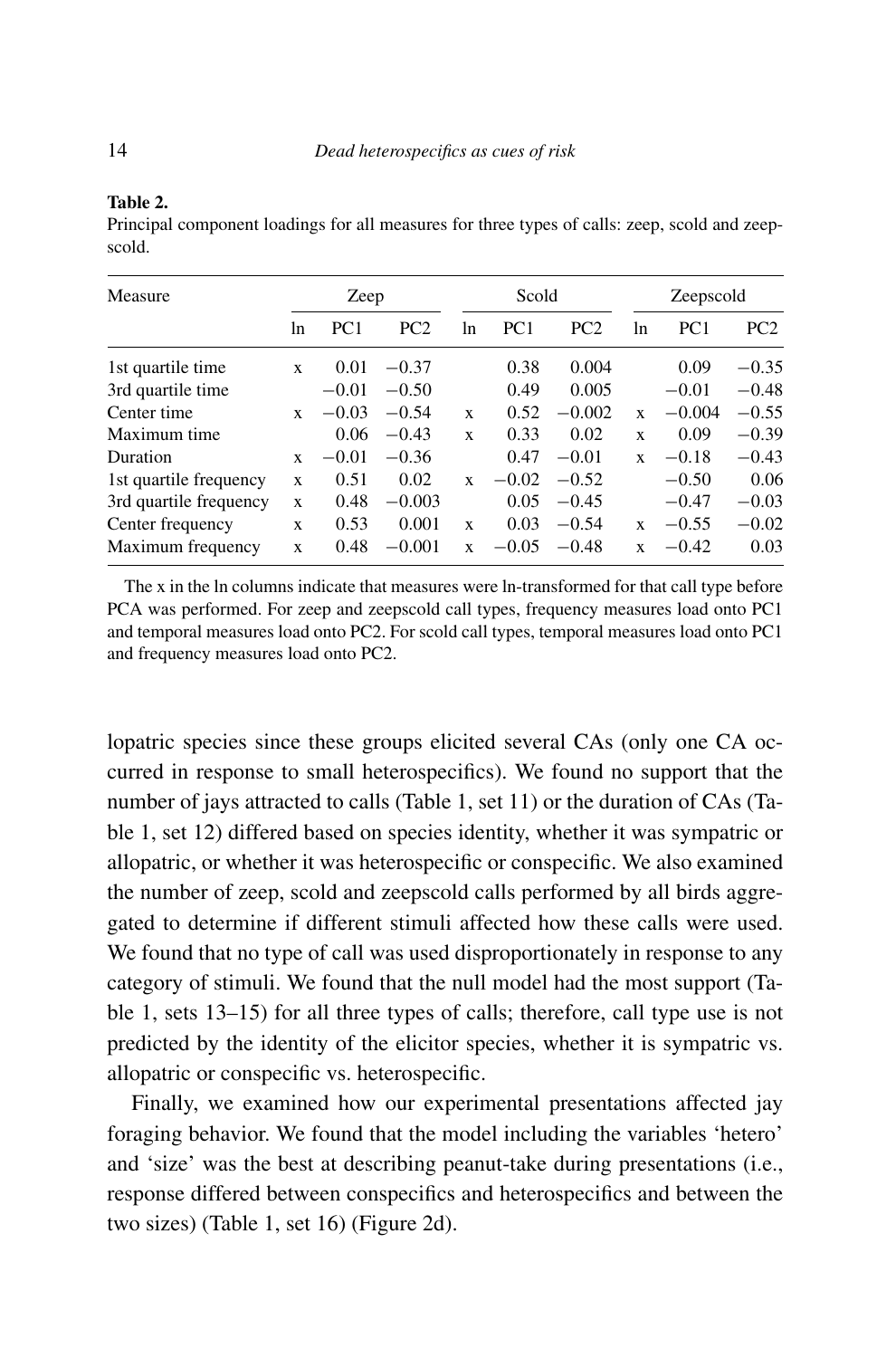# **4. Discussion**

Previously, we found that western scrub-jays respond to the sight of dead conspecifics with alarm calls that attract other jays, and with reduced foraging in the area where dead conspecifics were encountered (Iglesias et al., 2012). Here we show that jays respond to dead heterospecifics in a similar manner, but that not all dead heterospecifics are equally effective. Jays respond most strongly to dead heterospecifics similar in size to themselves whether sympatric or allopatric — with more cacophonous reactions and aggregations, more vocalizations and a greater decrease in foraging than in response to smaller dead heterospecifics. Even though CAs occurred more often with dead jays (100% of presentations) than with similarly-sized dead heterospecifics (80% of presentations), and only once with small heterospecifics, CAs did not appear to differ in the number of jays attracted, the number of calls elicited, or the duration of the aggregation. This suggests that, once elicited, behaviors during CAs are not related to the characteristics of the eliciting species. However, given  $\triangle$ AICc and AICc weights for these models (Table 1, sets 9–15), a larger sample size may reveal subtle differences.

Heterospecifics can be an important source of information about risk if they are similar in size, natural history, habitat preference and/or behavior, making them vulnerable to similar predators. The size of avian predators in particular is known to affect their optimal prey size, since their swiftness and maneuverability are affected by their weight and wingspan (Howland, 1974; Andersson & Norberg, 1981). Gut content studies lend empirical support to size specialization, showing that raptors predominantly capture adult avian prey of similar sizes (Roth & Lima, 2003). However, other common predators of birds, including the domestic cat and some species of foxes, take jay-sized birds as well as smaller and larger species (Hockman & Chapman, 1983; Golightly et al., 1994; Pearre & Maass, 1998; Bonnaud et al., 2011). Therefore, the size-based behavioral rule we found in this study may be ineffective against predation by house cats and foxes.

Our results suggest that jays use dead conspecifics as a cue of risk and generalize their response to similar-sized heterospecifics that are unfamiliar. However, since we used a limited assortment of dead heterospecifics as stimuli in this study, further work is needed to learn how broadly scrubjays generalize. During the course of the experiments conducted here, we conducted opportunistic presentations of carcasses of other similarly-sized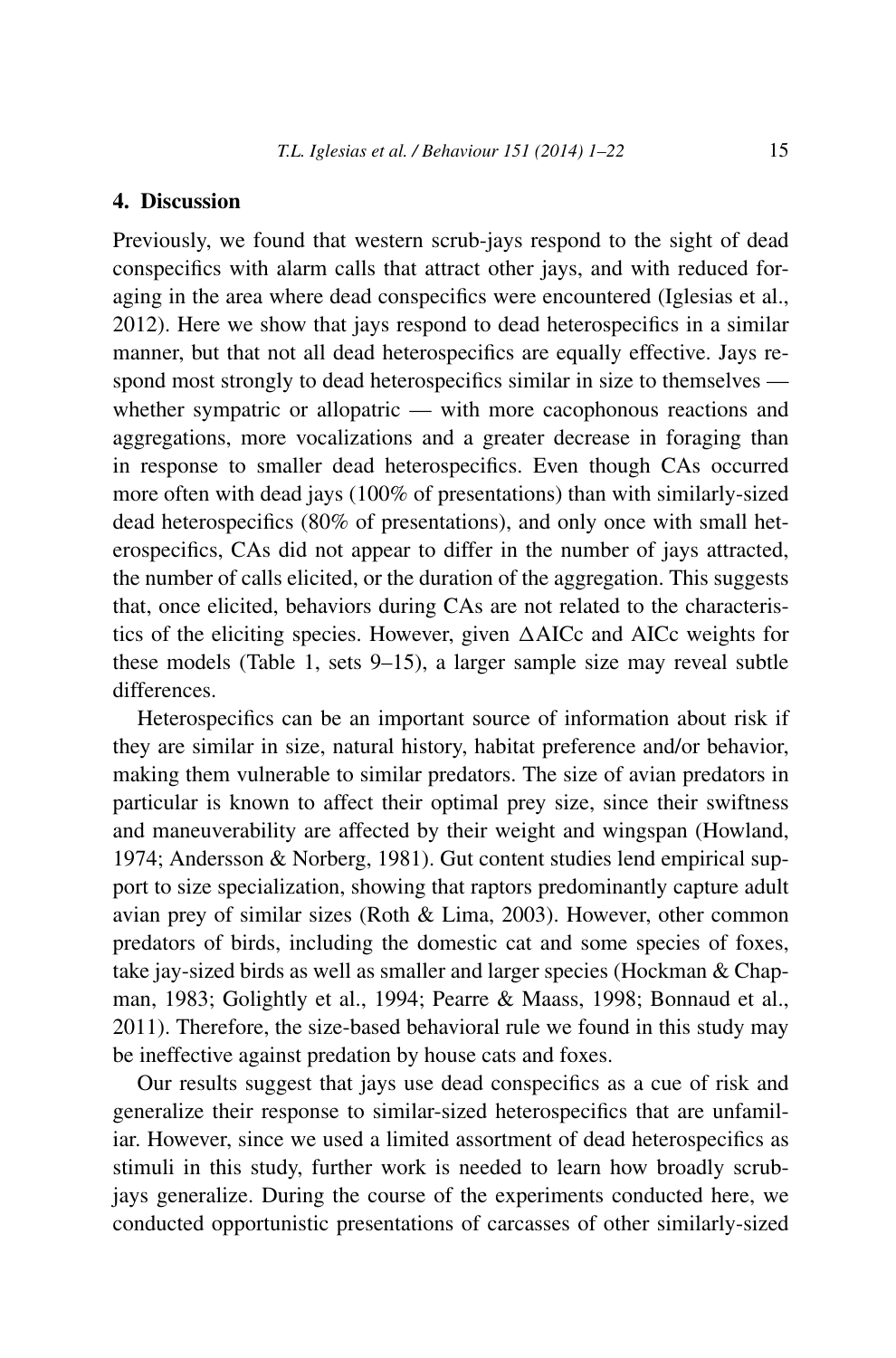heterospecifics — including the northern flicker (*Colaptes auratus*), varied thrush (*Ixoreus naevius*) and the yellow-billed magpie (*Pica nuttalli*) (T.L.I., pers. obs.). All of these presentations elicited CAs, suggesting that the response to similarly-sized species is not limited to those species tested here (T.L.I., pers. obs.). It also suggests that heterospecific color is not a major determinant of response since the allopatric species in this study are primarily green and differ markedly from scrub jays in color and pattern yet are still strong elicitors. Further, jays have responded to carcasses that were primarily one color or a combination of colors (e.g., green, blue, red, black, yellow, orange, brown, gray, white, purple, iridescent) (T.L.I., pers. obs.) yet the small heterospecifics in this study bearing some of these colors (red, black, yellow, brown, gray, white) were not effective elicitors. Iglesias et al. (2012) found that jay-size novel objects presented to jays at feeders do not elicit CAs, suggesting that CAs are not simply a response to any novel, unexpected, jay-sized object. It is also unlikely that the CAs are a generalized response to a dead bird of any size, as we found that jays respond less to heterospecific dead birds smaller than themselves. Further experiments are needed to determine whether jays would respond to smaller species that are allopatric, which would indicate an interaction between size and familiarity. Further experiments are also needed to determine whether jays would respond to larger species either allopatric or sympatric. In opportunistic tests, we found that jays respond with CAs to the carcasses of American crows (*Corvus brachyrhynchos*) and great-horned owls (*Bubo virginianus*) (T.L.I., pers. obs.), which can weigh 3–7 times and 12–30 times as much as an adult jay, respectively. This suggests that in addition to similarly-sized heterospecifics, jays may generalize their response to heterospecifics larger than themselves. However, since these larger species can be predators on nests or adults, jays may also respond to them as direct evidence of live predators in the area. While further research is needed to map the elicitors of this behavior along size, familiarity and experience axes, these results suggest that size is an important determinant of this response.

We found that neither call rate nor the measured characteristics of the calls (CAs and cacophonous reactions) elicited by our experimental stimuli differed based on species identity, size, sympatry, whether the species was conspecific or heterospecific, or whether the calls successfully resulted in a CA. When a CA did occur, the use of the different call types was also not affected by any of these variables, including site (size was not considered when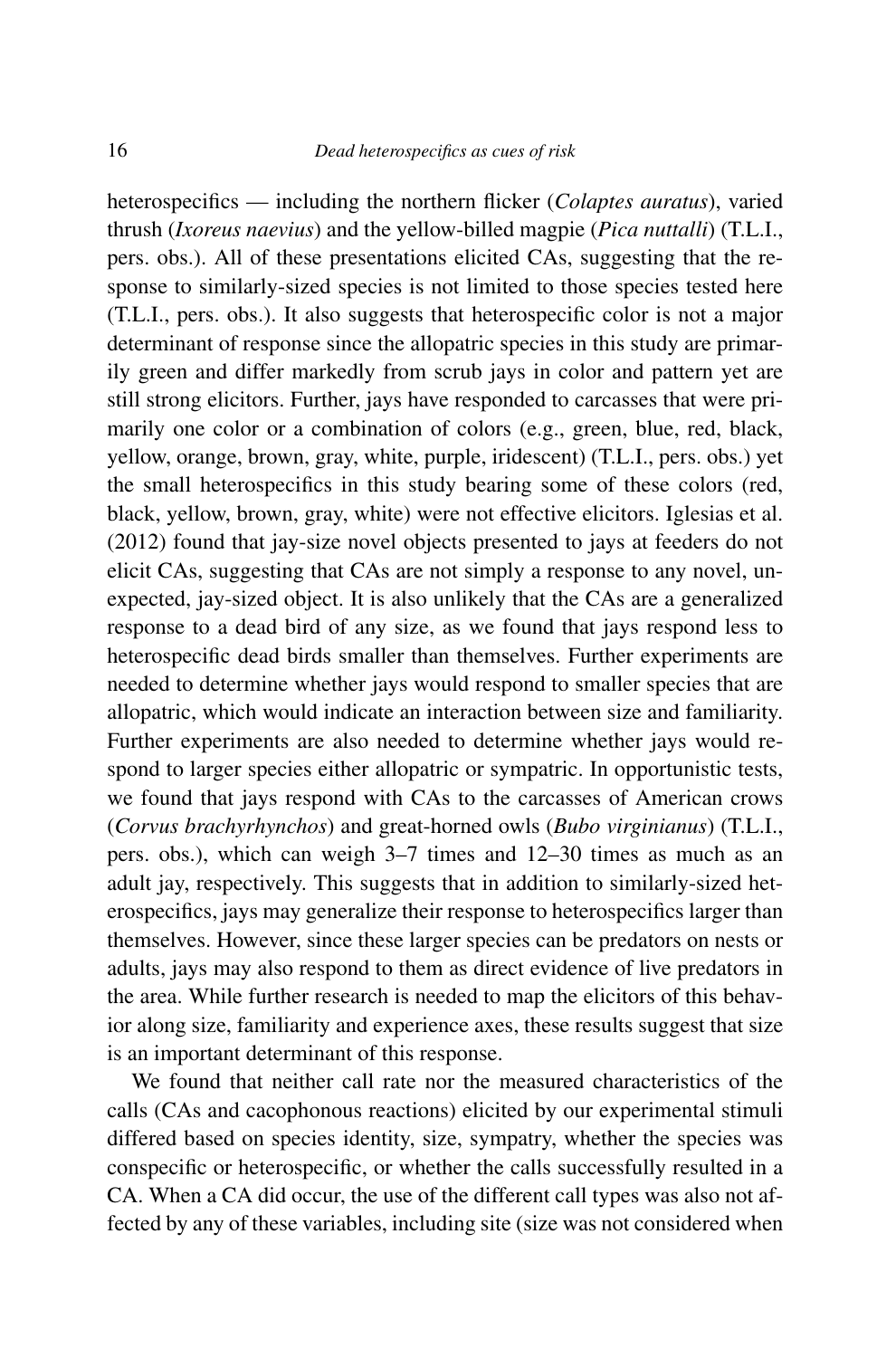analyzing calls performed in CAs, since small heterospecifics only elicited one CA). Therefore, there is no evidence that characteristics of the vocalizations during cacophonous reactions or aggregations encode information about the eliciting stimulus. This is consistent with the hypothesis that these heterospecifics are effective elicitors because they indicate a similar type or level of risk as a dead conspecific. Behavioral modification that reduces exposure to risk in these cases may be similar, if not identical, and therefore communication regarding characteristics of the dead bird may not be necessary or useful. Or calls may simply serve to attract others, leaving decisions about how to cope with risk in the area to the specific cues and context of the situation.

All species we tested elicited at least some calls, however some of these cacophonous reactions, even in response to jay-sized heterospecifics, did not successfully attract conspecifics and result in a CA. As stated above, these calls did not differ based on the nine measurements or on the call rate of the first 5–10 calls. However, calls in response to small heterospecifics were more than 6 times less likely to attract conspecifics, suggesting that the calls differ in some way that we did not measure or a larger sample size is necessary to detect relevant differences. Far fewer calls were elicited by small heterospecifics, which suggests that conspecifics may not be attracted when few calls are performed. However, when CAs did occur, we found a wide variation in the number of calls performed before a conspecific arrived (range 2–119 calls), and our analysis shows that the number of calls was not correlated with whether or not a cacophonous reaction escalated into a CA. Therefore, large numbers of calls are not needed to attract conspecifics. It is unlikely that proximity of conspecifics explains this difference, since order of presentation was randomized, such that there is no reason to expect conspecifics would be farther away in the smaller-sized heterospecific presentations. Potential areas of relevant variation may include other spectral and temporal characteristics of the calls, as well as variation in the performance of such calls, such as inter-call intervals, clustering or evenness of calls or calling bouts, and the duration of silences between calling bouts (Richards & Thompson, 1978; Ellis, 2008; Yorzinski & Vehrencamp, 2009).

While animals can benefit directly by using cues in the environment to mediate risk (Chivers et al., 2002; Mirza & Chivers, 2002; Shier & Owings, 2007), it is less clear why a territorial species such as the western scrubjay would attract and tolerate others in its territory by inciting cacophonous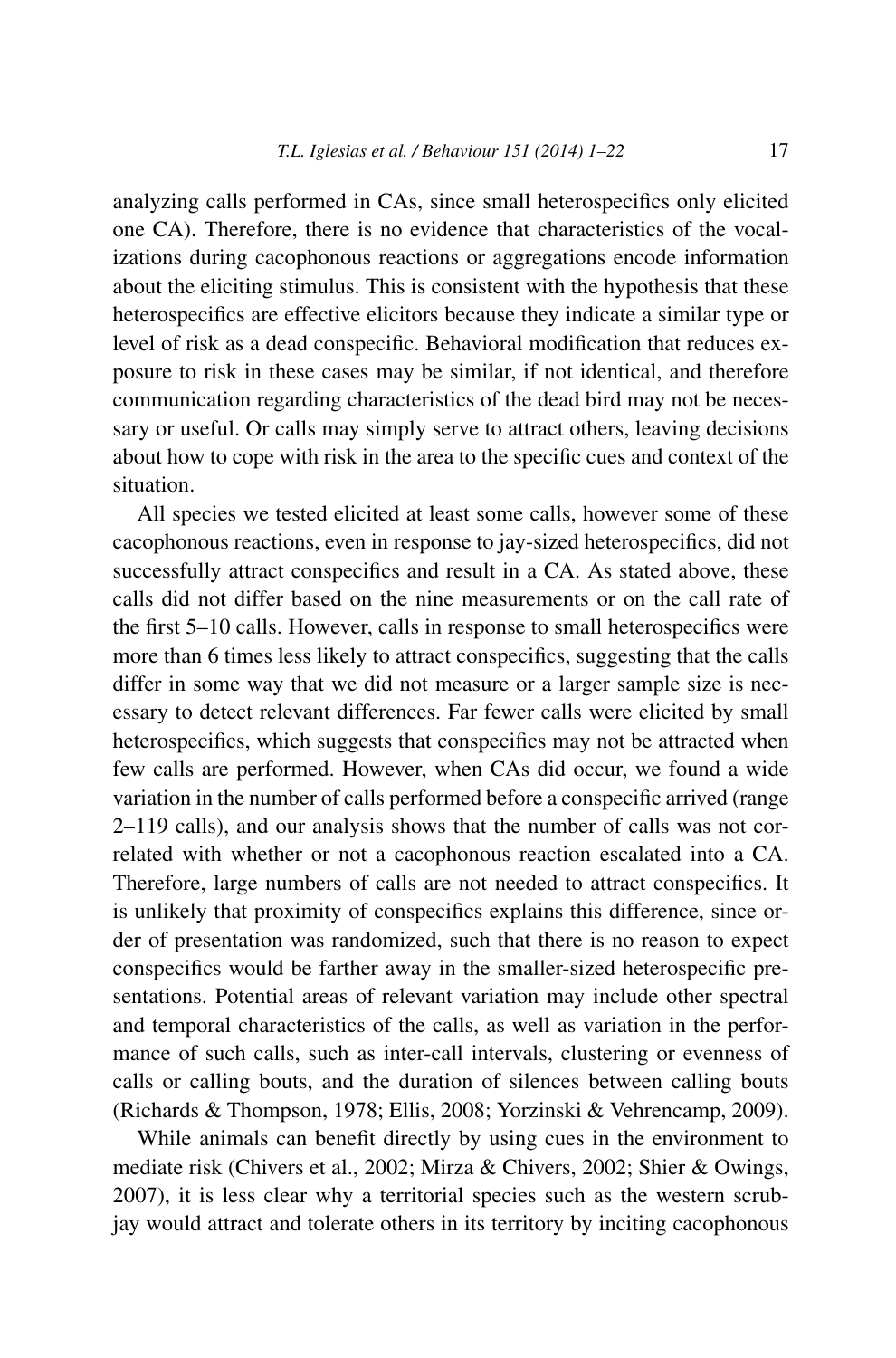aggregations (Iglesias et al., 2012). A potential benefit of CAs may be gathering a mob to locate and drive predators away (Curio, 1978); since mobbing is more effective when the group of attacking birds is larger (Robinson, 1985; Flasskamp, 1994), territory owners may benefit from tolerating unrelated individuals that join the mob. A larger group may also dilute the threat of attack on any one individual (Hamilton, 1971). CAs may function to warn mates and offspring of danger, to help form location memories of risky areas (Griffin et al., 2010) or to enable mates or offspring to do so (Griffin, 2004). Territorial neighbors may benefit by responding to mobbing calls if it reduces predation risk on surrounding territories as well.

Navigating a risky environment is a necessary part of staying alive, and using the most relevant information available to assess and manage risk exposure may help in this navigation. Our results show that the western scrub-jay uses the sight of both dead conspecifics and some heterospecifics as cues of risk. Since jays are not restricting their response to familiar heterospecifics, they may be using a size-based rule in determining which indicators of predation risk are relevant. It is well established that some animals take advantage of information gleaned from heterospecifics, e.g., by eavesdropping on heterospecific communication (Chivers et al., 2002; Templeton & Greene, 2007; Fallow & Magrath, 2010; Magrath & Bennett, 2012). However, to our knowledge this is the first controlled experiment showing an animal using the visual cue provided by a dead heterospecific as an indicator of risk and communicating this risk to other conspecifics.

#### **Acknowledgements**

Thanks to all homeowners who assisted in provisioning feeders and recording observations and for allowing access to their yards and to the many undergraduate field assistants. Thanks to D. Warren, the Patricelli lab and the Sih lab for comments on experimental design. Thanks to A. Sih and R. McElreath for helpful comments on early drafts of this manuscript. This work was supported by the University of California (UC) Davis Jastro-Shields research award, UC Davis Center for Population Biology Student Research Funding, UC Davis Animal Behavior Graduate Group Student Fellowships, UC Davis Eugene Cota-Robles Scholarship and the Gates Millennium Graduate Scholarship. We also thank anonymous referees for their thoughtful and helpful comments.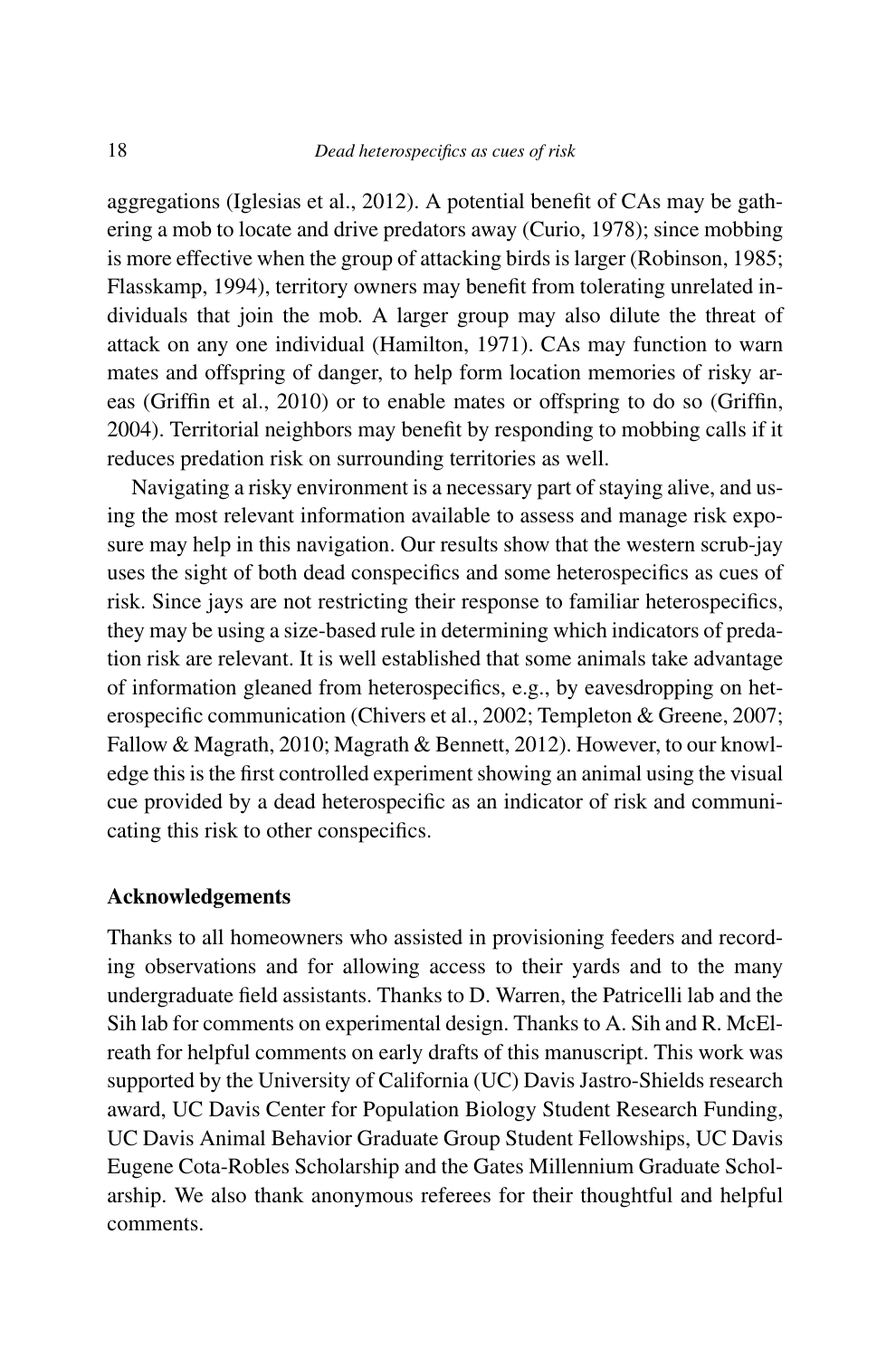#### **References**

- Abbott, K.R. (2006). Bumblebees avoid flowers containing evidence of past predation events. — Can. J. Zool. 84: 1240-1247.
- Anderson, D.R. (2008). Model based inference in the life sciences: a primer on evidence, 2nd edn. — Springer, Berlin.
- Anderson, J.R., Gillies, A. & Lock, L.C. (2010). Pan thanatology. Curr. Biol. 20: R349- R351.
- Andersson, M. & Norberg, R.A. (1981). Evolution of reversed sexual size dimorphism and role partitioning among predatory birds, with a size scaling of flight performance. — Biol. J. Linn. Soc. 15: 105-130.
- Apfelbach, R., Blanchard, C.D., Blanchard, R.J., Hayes, R.A. & McGregor, I.S. (2005). The effects of predator odors in mammalian prey species: a review of field and laboratory studies. — Neurosci. Biobehav. Rev. 29: 1123-1144.
- Barash, D.P. (1976). Mobbing behavior by crows: the effects of the 'crow-in-distress' model. — Condor 78: 120.
- Barrera, J.P., Chong, L., Judy, K.N. & Blumstein, D.T. (2011). Reliability of public information: predators provide more information about risk than conspecifics. — Anim. Behav. 81: 779-787.
- Bielefeldt, J., Rosenfield, R.N., Stout, W.E. & Vos, S.M. (1998). The cooper's hawk in wisconsin: a review of its breeding biology and status. — Passenger Pigeon 60: 111-121.
- Bonnaud, E., Medina, F.M., Vidal, E., Nogales, M., Tershy, B., Zavaleta, E., Donlan, C.J., Keitt, B., Le Corre, M. & Horwath, S.V. (2011). The diet of feral cats on islands: a review and a call for more studies. — Biol. Invas. 13: 581-603.
- Carmen, W.J. (2004). Noncooperative breeding in the Californian scrub-jay, Studies in avian biology, Vol. 28. — Cooper Ornithological Society, Camarillo, CA.
- Chivers, D.P., Kiesecker, J.M., Wildy, E.L., Anderson, M.T. & Blaustein, A.R. (1997). Chemical alarm signalling in terrestrial salamanders: intra- and interspecific responses. — Ethology 103: 599-613.
- Chivers, D.P., Kiesecker, J.M., Wildy, E.L., Belden, L.K., Kats, L.B. & Blaustein, A.R. (1999). Avoidance response of post-metamorphic anurans to cues of injured conspecifics and predators. — J. Herpetol. 33: 472-476.
- Chivers, D.P., Mirza, R.S. & Johnston, J.G. (2002). Learned recognition of heterospecific alarm cues enhances survival during encounters with predators. — Behaviour 139: 929- 938.
- Chivers, D.P. & Smith, R.J.F. (1998). Chemical alarm signalling in aquatic predator-prey systems: a review and prospectus. — Ecoscience 5: 338-352.
- Cooper Jr., W.E. (2008). Visual monitoring of predators: occurrence, cost and benefit for escape. — Anim. Behav. 76: 1365-1372.
- Curio, E. (1978). Adaptive significance of avian mobbing. 1. Teleonomic hypotheses and predictions. — Z. Tierpsychol. 48: 175-183.
- Ellis, J.M.S. (2008). Which call parameters signal threat to conspecifics in white-throated magpie-jay mobbing calls? — Ethology 114: 154-163.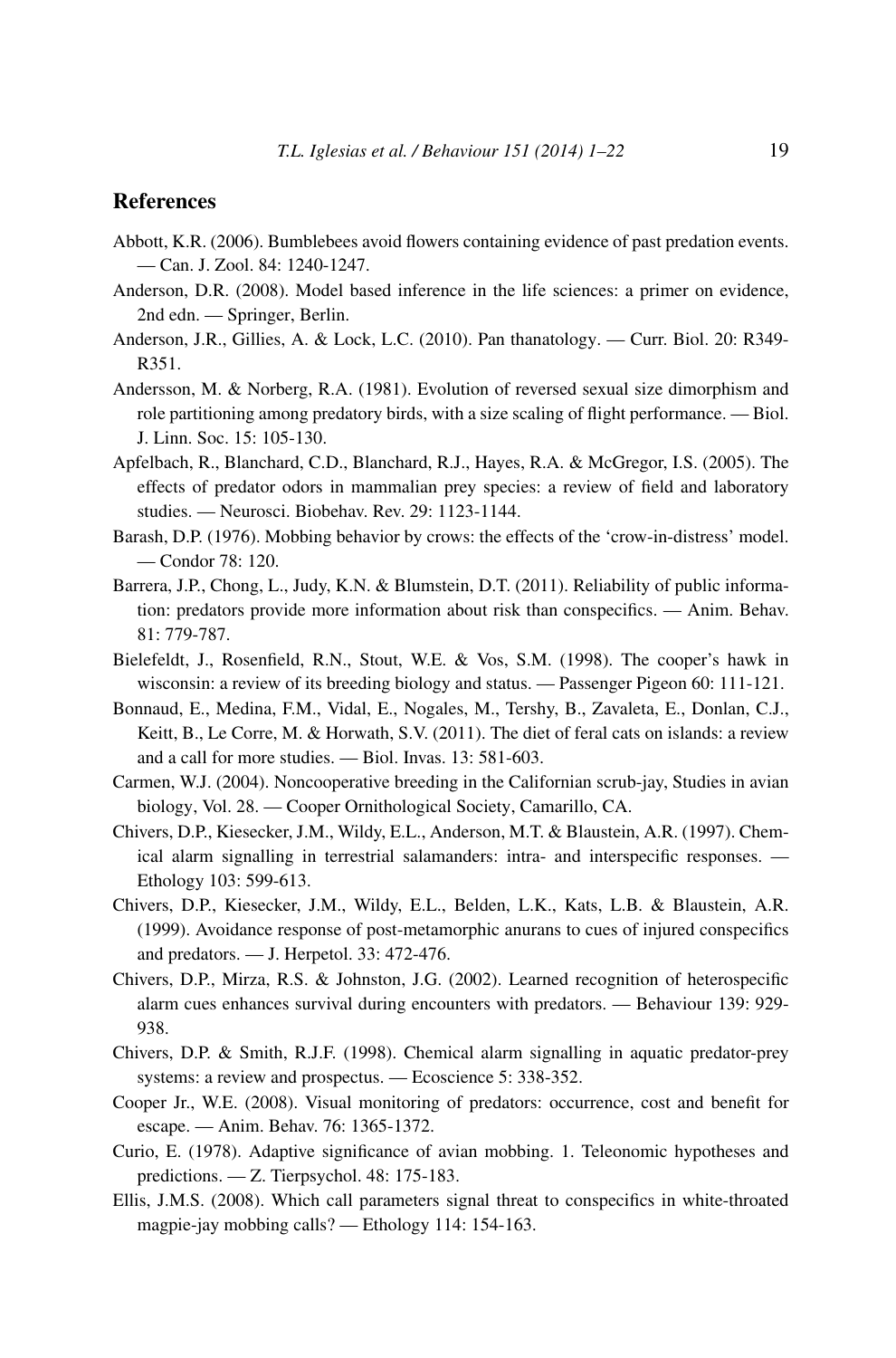- Evans, C.S., Evans, L. & Marler, P. (1993). On the meaning of alarm calls: functional reference in an avian vocal system. — Anim. Behav. 46: 23-38.
- Fallow, P.M. & Magrath, R.D. (2010). Eavesdropping on other species: mutual interspecific understanding of urgency information in avian alarm calls. — Anim. Behav. 79: 411-417.
- Flasskamp, A. (1994). The adaptive significance of avian mobbing V: an experimental test of the 'move on' hypothesis. — Ethology 96: 322-333.
- Golightly, R.T., Faulhaber, M.R., Sallee, K.L. & Lewis, J.C. (1994). Food habits and management of introduced red fox in Southern California. — In: Proceedings of the Sixteenth Vertebrate Pest Conference, Santa Clara, CA, 28 February–3 March 1994, p. 15-20.
- Gotmark, F. & Post, P. (1996). Prey selection by sparrowhawks, accipiter nisus: relative predation risk for breeding passerine birds in relation to their size, ecology and behaviour. — Phil. Trans. Roy. Soc. Lond. Ser. B: Biol. Sci. 351: 1559-1577.
- Griesser, M. (2008). Referential calls signal predator behavior in a group-living bird species. — Curr. Biol. 18: 69-73.
- Griesser, M. (2009). Mobbing calls signal predator category in a kin group-living bird species. — Proc. Roy. Soc. Lond. B: Biol. Sci. 276: 2887-2892.
- Griffin, A.S. (2004). Social learning about predators: a review and prospectus. Learn. Behav. 32: 131-140.
- Griffin, A.S., Boyce, H.M. & MacFarlane, G.R. (2010). Social learning about places: observers may need to detect both social alarm and its cause to learn. — Anim. Behav. 79: 459-465.
- Hamilton, W.D. (1971). Geometry for the selfish herd. J. Theor. Biol. 31: 295-311.
- Heinrich, B. (1999). Mind of the raven: investigations and adventures with wolf-birds. Cliff Street Books, New York, NY.
- Hernandez, L. & Laundre, J.W. (2005). Foraging in the 'landscape of fear' and its implications for habitat use and diet quality of *Elk cervus elaphus* and *Bison bison bison*. — Wildlife Biol. 11: 215-220.
- Hockman, J.G. & Chapman, J.A. (1983). Comparative feeding habits of red foxes (*Vulpes vulpes*) and gray foxes (*Urocyon cinereoargenteus*) in Maryland. — Am. Midl. Nat. 110: 276-285.
- Howland, H.C. (1974). Optimal strategies for predator avoidance: the relative importance of speed and manoeuvrability. — J. Theor. Biol. 47: 333-350.
- Iglesias, T.L., McElreath, R. & Patricelli, G.L. (2012). Western scrub-jay funerals: cacophonous aggregations in response to dead conspecifics. — Anim. Behav. 84: 1103- 1111.
- Johnson, J.B. & Omland, K.S. (2004). Model selection in ecology and evolution. Trends Ecol. Evol. 19: 101-108.
- Kats, L.B. & Dill, L.M. (1998). The scent of death: chemosensory assessment of predation risk by prey animals. — Ecoscience 5: 361-394.
- Kruuk, H. (1976). The biological function of gulls' attraction towards predators. Anim. Behav. 24: 146-153.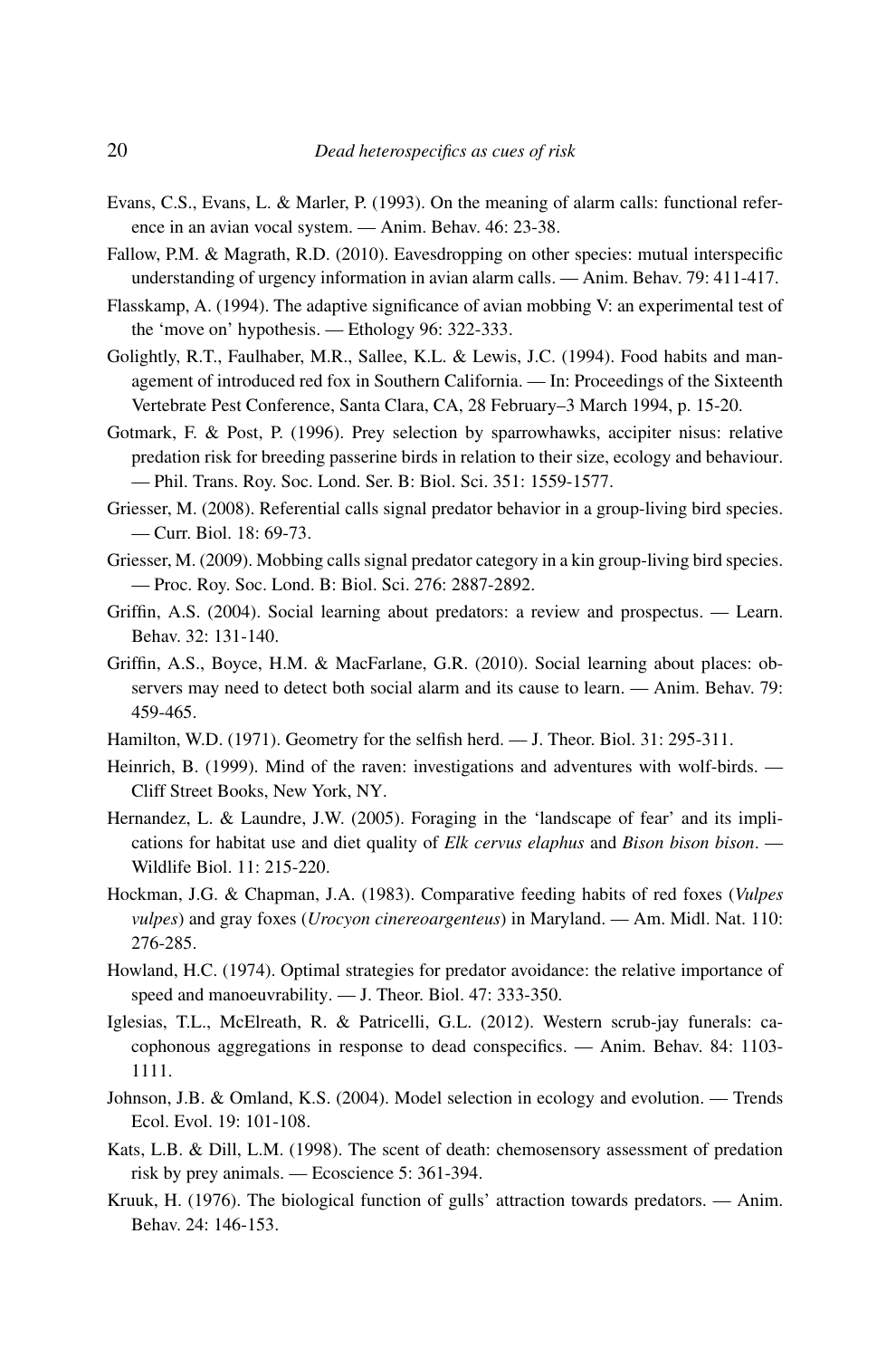- Laundre, J.W., Hernandez, L. & Altendorf, K.B. (2001). Wolves, elk, and bison: reestablishing the "landscape of fear" in Yellowstone National Park, USA. — Can. J. Zool. 79: 1401-1409.
- Lima, S.L. & Dill, L.M. (1990). Behavioral decisions made under the risk of predation a review and prospectus. — Can. J. Zool. 68: 619-640.
- Magrath, R.D. & Bennett, T.H. (2012). A micro-geography of fear: learning to eavesdrop on alarm calls of neighbouring heterospecifics. — Proc. Roy. Soc. Lond. B: Biol. Sci. 279: 902-909.
- Magrath, R.D., Pitcher, B.J. & Gardner, J.L. (2009). Recognition of other species' aerial alarm calls: speaking the same language or learning another? — Proc. Roy. Soc. Lond. B: Biol. Sci. 276: 769-774.
- Manzur, T. & Navarrete, S.A. (2011). Scales of detection and escape of the sea urchin tetrapygus niger in interactions with the predatory sun star heliaster helianthus. — J. Exp. Mar. Biol. Ecol. 407: 302-308.
- Marzluff, J.M. & Angell, T. (2007). In the company of crows and ravens. Yale University Press, New Haven, CT.
- McComb, K., Baker, L. & Moss, C. (2006). African elephants show high levels of interest in the skulls and ivory of their own species. — Biol. Lett. 2: 26-28.
- Miller, W.R. & Brigham, R.M. (1988). "Ceremonial" gathering of black-billed magpies (*Pica pica*) after the sudden death of a conspecific. — Murrelet 69: 78-79.
- Mirza, R.S. & Chivers, D.P. (2003). Fathead minnows learn to recognize heterospecific alarm cues they detect in the diet of a known predator. — Behaviour 140: 1359-1369.
- Pearre, S. & Maass, R. (1998). Trends in the prey size-based trophic niches of feral and house cats *Felis catus* L. — Mamm. Rev. 28: 125-139.
- Poole, A. (2007). The birds of North American online. Cornell Laboratory of Ornithology, Ithaca, NY, available online at: http://bna.birds.cornell.edu/bna.
- Ramakrishnan, U. & Coss, R.G. (2000). Recognition of heterospecific alarm vocalizations by bonnet macaques (*Macaca radiata*). — J. Comp. Psychol. 114: 3-12.
- Richards, D.B. & Thompson, N.S. (1978). Critical properties of assembly call of common American crow. — Behaviour 64: 184-203.
- Robinson, S.K. (1985). Coloniality in the yellow-rumped cacique as a defense against nest predators. — Auk 102: 506-519.
- Roth, T.C. & Lima, S.L. (2003). Hunting behavior and diet of cooper's hawks: an urban view of the small-bird-in-winter paradigm. — Condor 105: 474-483.
- Seyfarth, R.M., Cheney, D.L. & Marler, P. (1980). Vervet monkey alarm calls: semantic communication in a free-ranging primate. — Anim. Behav. 28: 1070-1094.
- Shier, D.M. & Owings, D.H. (2007). Effects of social learning on predator training and postrelease survival in juvenile black-tailed prairie dogs, *Cynomys ludovicianus*. — Anim. Behav. 73: 567-577.
- Shrader, A.M., Brown, J.S., Kerley, G.I.H. & Kotler, B.P. (2008). Do free-ranging domestic goats show 'landscapes of fear'? Patch use in response to habitat features and predator cues. — J. Arid Environm. 72: 1811-1819.